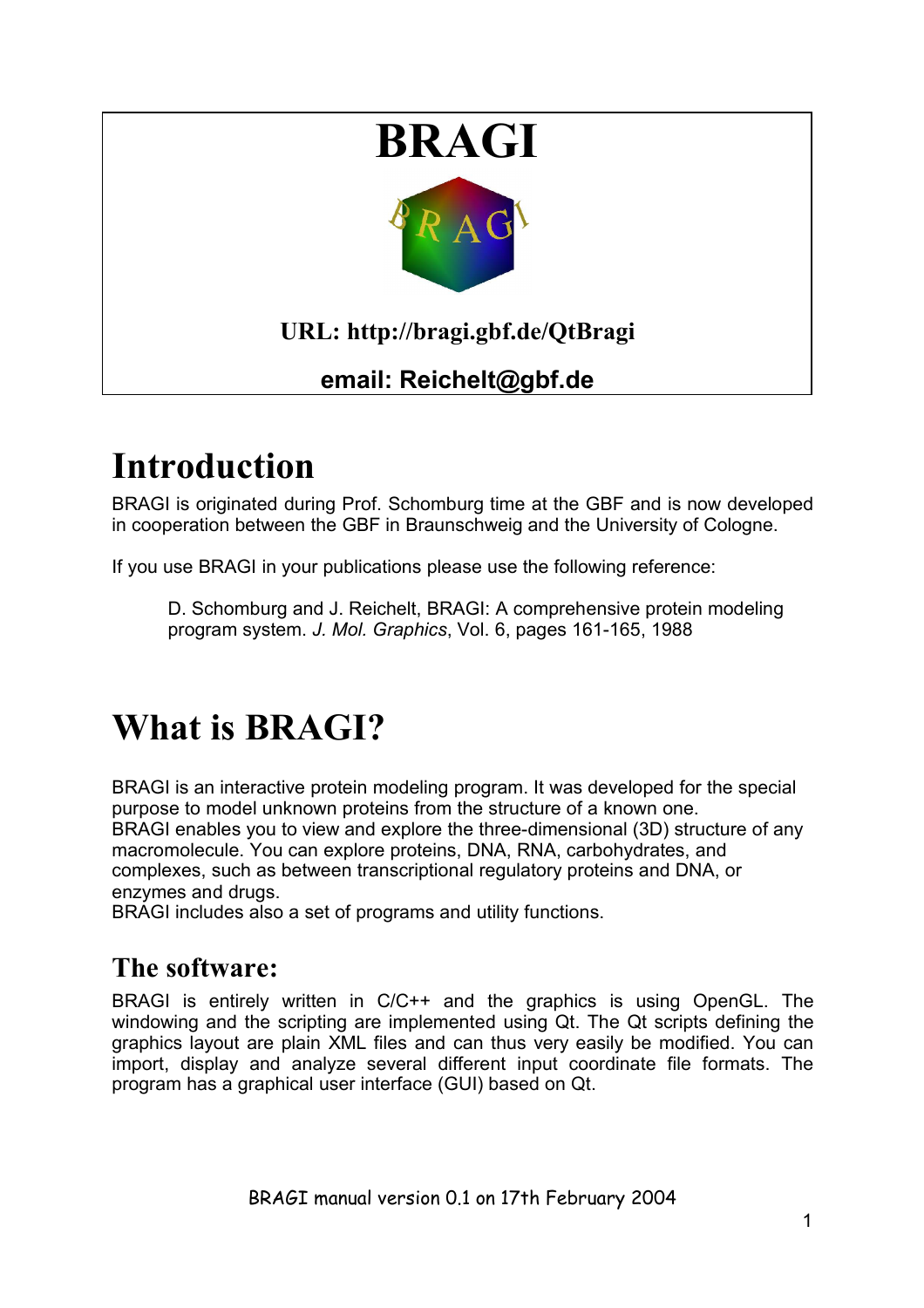# **Requirements to run BRAGI**

The BRAGI program is currently supported on the following platforms:

- Windows 98/2000/XP
	- Windows 98 must have all patches installed as were available late 2003
	- Windows 2000 must have service pack 4 installed
	- Windows XP must have service pack 1 installed
- $\bullet$  linux:

at now we have tested

- SuSE 8.x, 9.0
- Fedora Core 1
- Mandrake
- $\bullet$  SGI IRIX 6.5

The main platforms are Windows and Linux.

A rough guess is that you need at least 32 MB of memory. To install on disk you need about 600 MB. No special graphics hardware is needed for the Windows and Unix/Linux versions. The usual graphics cards on the Windows platform gives a very convenient rendering speed. To be able to render acceptable graphics quality it is recommended that you run your display in either 16 bit graphics mode (64 K colors) or in the true color mode (16 M colors). To get really nice stereo graphics support you must have a graphics card that support hardware stereo, e.g on PC systems NVIDIA Quadro boards. Don't forget to by a card with a plug for the stereo glasses!

# **Supported file formats:**

Currently BRAGI supports the molecular coordinate input format of PDB (Protein Data Bank format).

Limited import of mol2 files is build in. BRAGI uses only two block of this file: "@<TRIPOS>ATOM" and "@<TRIPOS>BOND". All atoms of a residue must be written together. So it is not allowed to put the hydrogens of a protein at the end of the "@<TRIPOS>ATOM" block. This will result in doubling all residues. There may be more than one molecule in one file.

To read in files in another format, we suggest using "Open Babel" from http://openbabel.sourceforge.net/

# **BRAGI as a helper application for your Web browser:**

It is possible to use BRAGI as a helper application to your favorite Unix/Linux/Windows Web browser. Please look into your favorite Web browser setup on how to start **BRAGI.** At now BRAGI is not implemented to work as a plugin.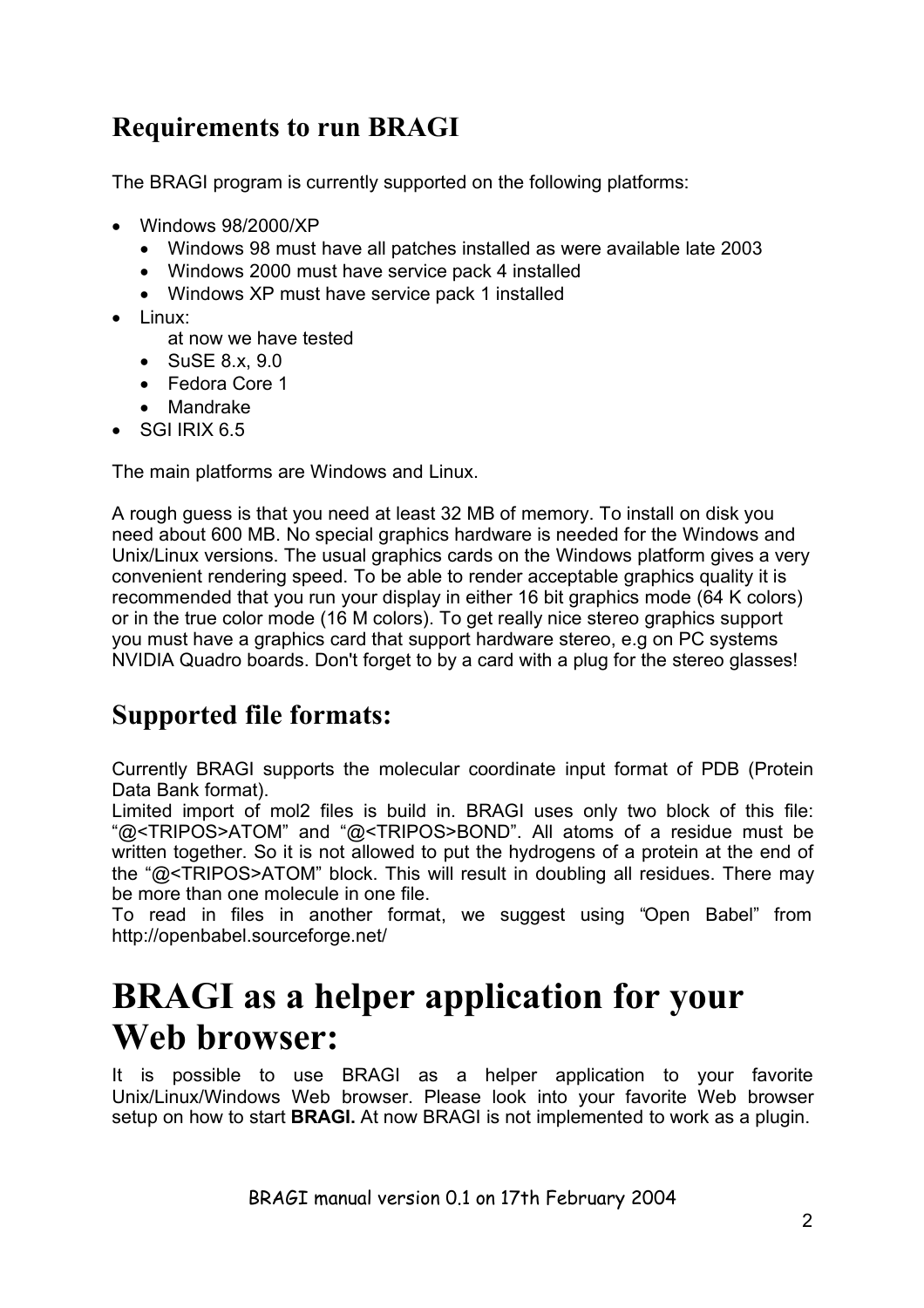# **Introduction to BRAGI**

BRAGI may run directly from CD, or you may copy the whole CD to any directory on your hard disk. Some functions need write access to this directory tree, e.g. saving of topologies.

Before we look at the GUI in more detail it is worth describing some of the things you don't see but yet they are still there:

- When BRAGI runs it reads a lot of information about residues etc., which will be needed for the display or other purposes.
- The user can modify a lot of the default parameters or variables at startup through two startup files:
	- 1. At startup bragi reads first the system startup file (**bragi.set**) located in the bragi/ directory. This file contains information related rather to all users.
	- 2. The second file is **.bragi.set** from your login directory, which can contain information specific for one user.
	- 3. The third file is .bragi.set in actual working directory where you started BRAGI from.

To start BRAGI on the WIN32 platform

run the **bragi.exe** file.

Making a shortcut from the file to your desktop easily does this.

To start BRAGI on Linux/Unix

use the script **StartBragi**.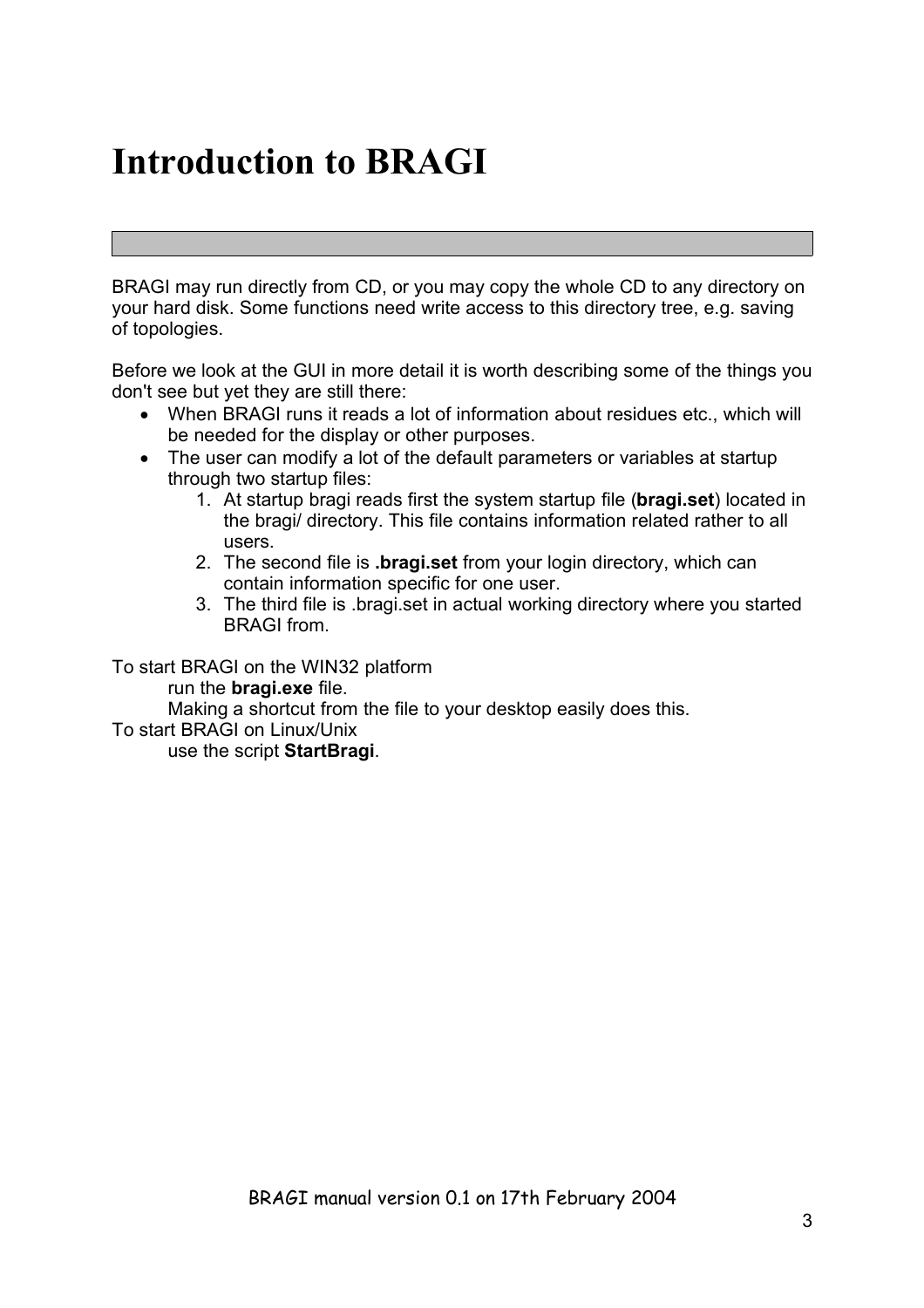# **How to begin your BRAGI session**

BRAGI starts with two windows, the 3D graphics window with a menu bar and the log window with a command input line.

The main window looks like this, before reading in a structure:



The *LogFile* window shows many useful information. In the one line command line you may enter any command known to BRAGI. For known commands see the so called batch syntax, because command may be given in batch files too.

# **Visualization:**

### **Rotation in BRAGI:**

All rotations and translations are applied according to a **fixed** coordinate system where the "imaginary" coordinate system is located so that the positive x-axis points from the left side of the screen to the right side. The positive y-axis points up from the bottom of the screen and the positive z-axis points from the screen to your nose.

Pressing the **LEFT** mouse button and moving the mouse in the x-axis (rightleft) direction rotates the object around the **y-axis**.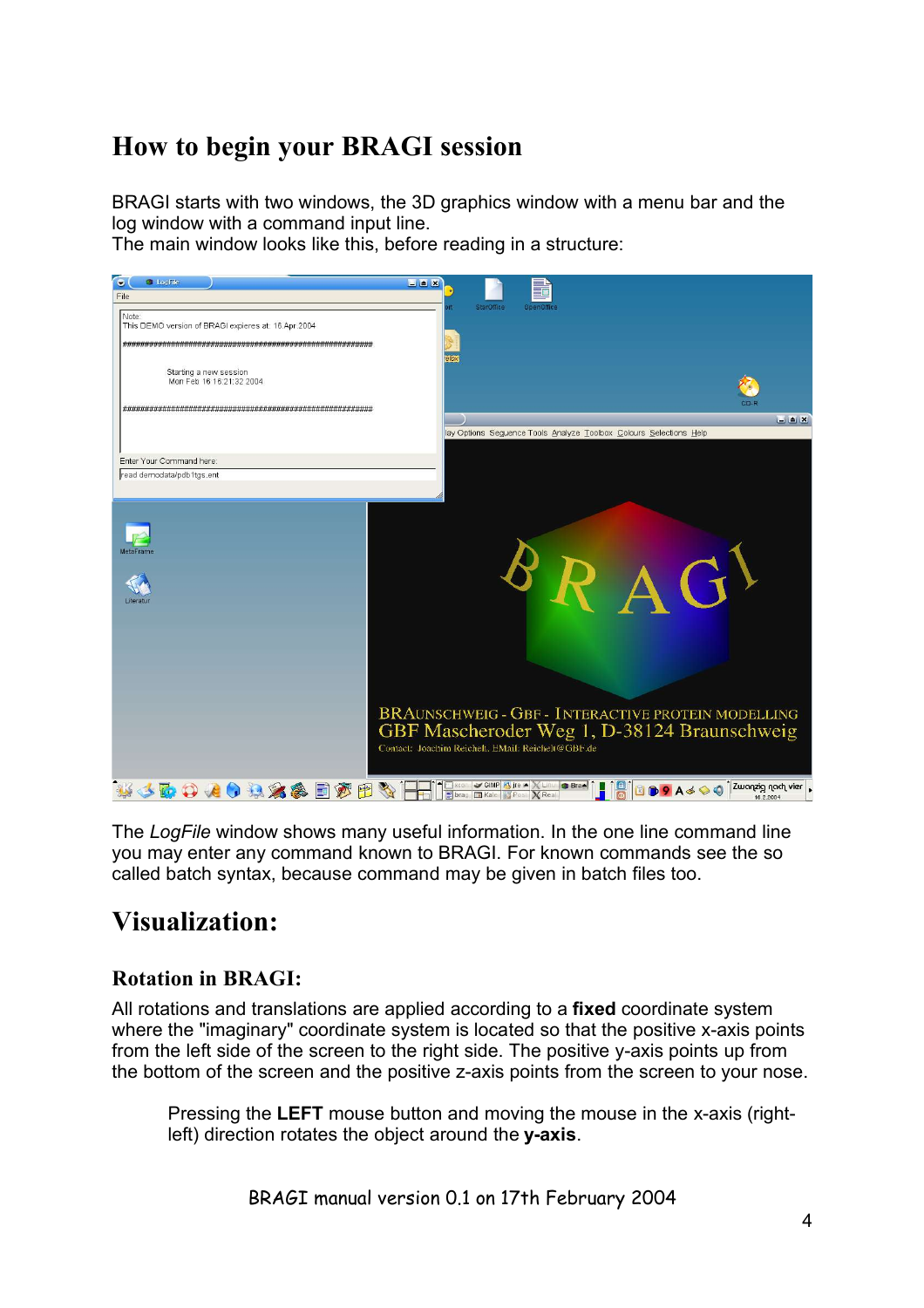Pressing the **LEFT**mouse button and moving the mouse in the y-axis (updown) direction rotates the object around the **x-axis**.

Pressing the **LEFT**mouse button and the **SHIFT** key together and moving the mouse in the y-axis (up-down) direction rotates the object around the **z-axis**.

Pressing the **control** key will allow fine adjustments.

If you are using a two button mouse press "R" to select rotation.

#### **Translate a structure in BRAGI:**

Pressing the **MIDDLE** mouse button and moving the mouse in the x-axis direction or moving the mouse in the y-axis direction translates the object in that direction.

Pressing the **MIDDLE** mouse button and the **SHIFT** key together and moving the mouse in the x-axis direction translates the object in the z-axis direction.

Pressing the **control** key will allow fine adjustments.

If you are using a two button mouse press "T" to select translation and use the **LEFT** mouse button.

#### **Scaling:**

Pressing the **RIGHT** mouse button and moving the mouse in the +x-axis or +y-axis direction zooms the object upwards and the -x-axis or -y-axis direction zooms the object downwards.

#### **Slab:**

Pressing the **RIGHT** mouse button and the **SHIFT** key together and moving the mouse in the +x-axis or +y-axis direction increases the slab thickness and the +x-axis or -y-axis direction decreases the slab thickness.

Pressing the **control** key will allow fine adjustments.

## **The coordinate system**

BRAGI uses only one coordinate system where the center of the coordinate system is in the middle of the graphics screen. The positive x-axis is running to the right and the negative x-axis to the left. The positive y-axis is running upwards and the negative y-axis downwards. The Positive z-axis is running out of the screen and the negative z-axis into the screen.

All molecules are rotated and translated independent, but you may select any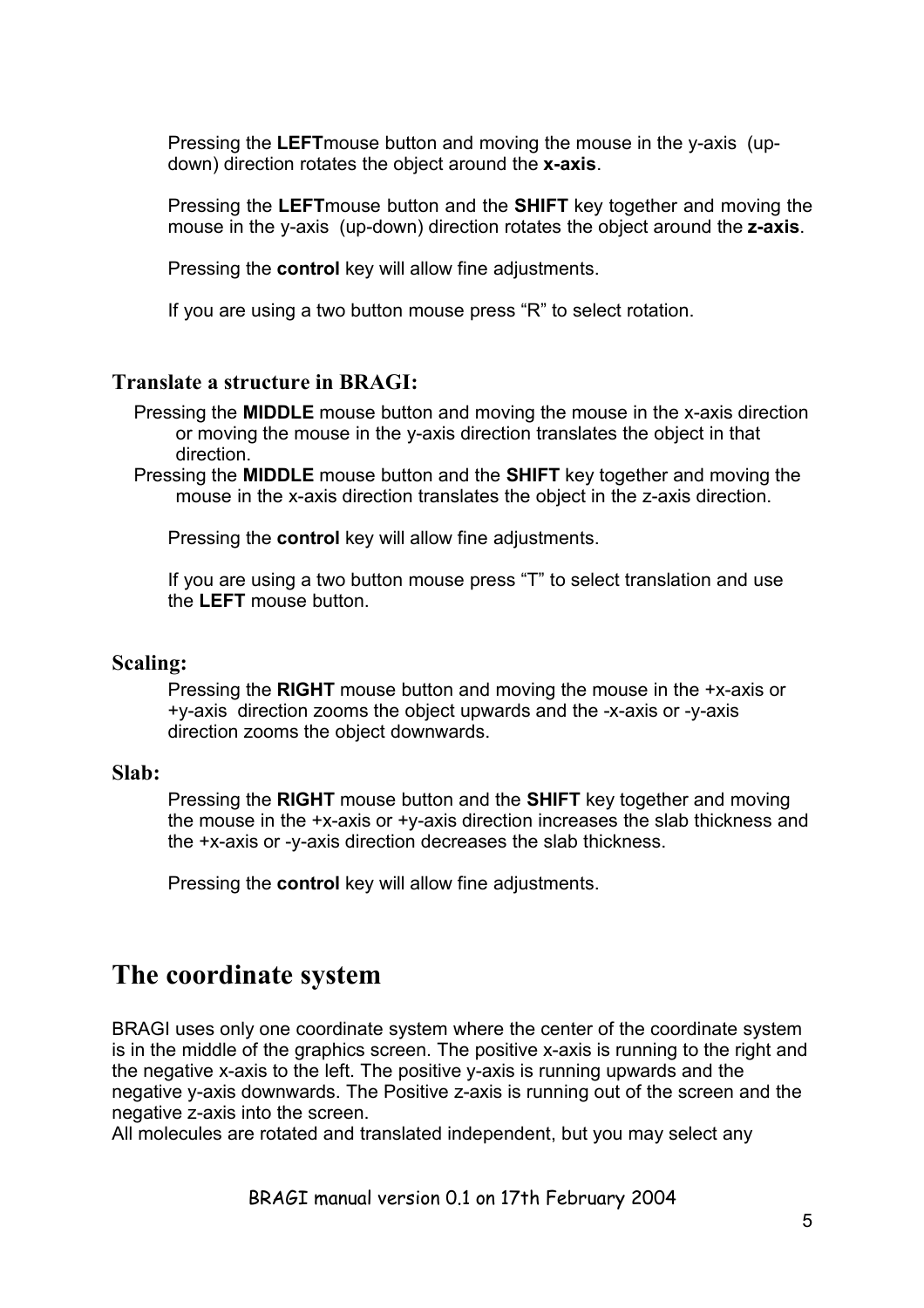number of molecules to be moved together. Default is to move all molecules.

# **The Menu bar**

Many functions of BRAGI are controlled by pull down menus. Functions not implemented are marked green some of them are hidden too.

### **FILE** menu has these options:

- **Open**: Opens file for reading
	- **PDB Structure**: The files are split to different molecules by chain identifier by default
	- **PDB Structure (to One Molecule)**: the structures is read in to one molecule, ignoring all information in the structure file as e.g. "TER"
	- **Get Coordinates from RCSB:** retrieve a structure directly from RCSB via ftp. All you have to know is the four letter code.
	- **MMCIFF:** Structures in the mmCIFF format
	- **Batch:** Command scripts
	- **Surface:** read a precalculated surface for one displayed structure
	- **H-Bonds:** Table of H bonds for one displayed structure
	- **Secondary structure:** read secondary structure information for one displayed structure
	- **NOE shifts:** read NOE shifts to calculate NMR spectra for one displayed structure (not jet working!)
	- **Electron transfer:** read electron transfer calculated by pathways for one displayed structure
	- **Transformation Matrix:** read the 4x4 translation and rotational matrix for displayed structures
- **Save**: Saves various things
	- **in PDB Format:** Write out a PDB formatted file of displayed structures
	- Write in PDB Format at the & Original Positions: Write out a PDB formatted file of displayed structures, ignoring all translations and rotations made by the user
	- **Coordinates and Charges (... Format):** Coordinates and additional charges are written to different types of the pseudo PDB file
	- **Coordinates and Charges (... Format) at the Original Positions:** Coordinates and additional charges are written to different types of the pseudo PDB file, ignoring all translations and rotations made by the user
	- **Biografs .bgf:** Write out coordinates in the format used by BIOGRAF and by pathways (to calculate electron transfer)
	- **Surface:**
	- **NOE Simulation** saves the NMR prediction (not yet functional)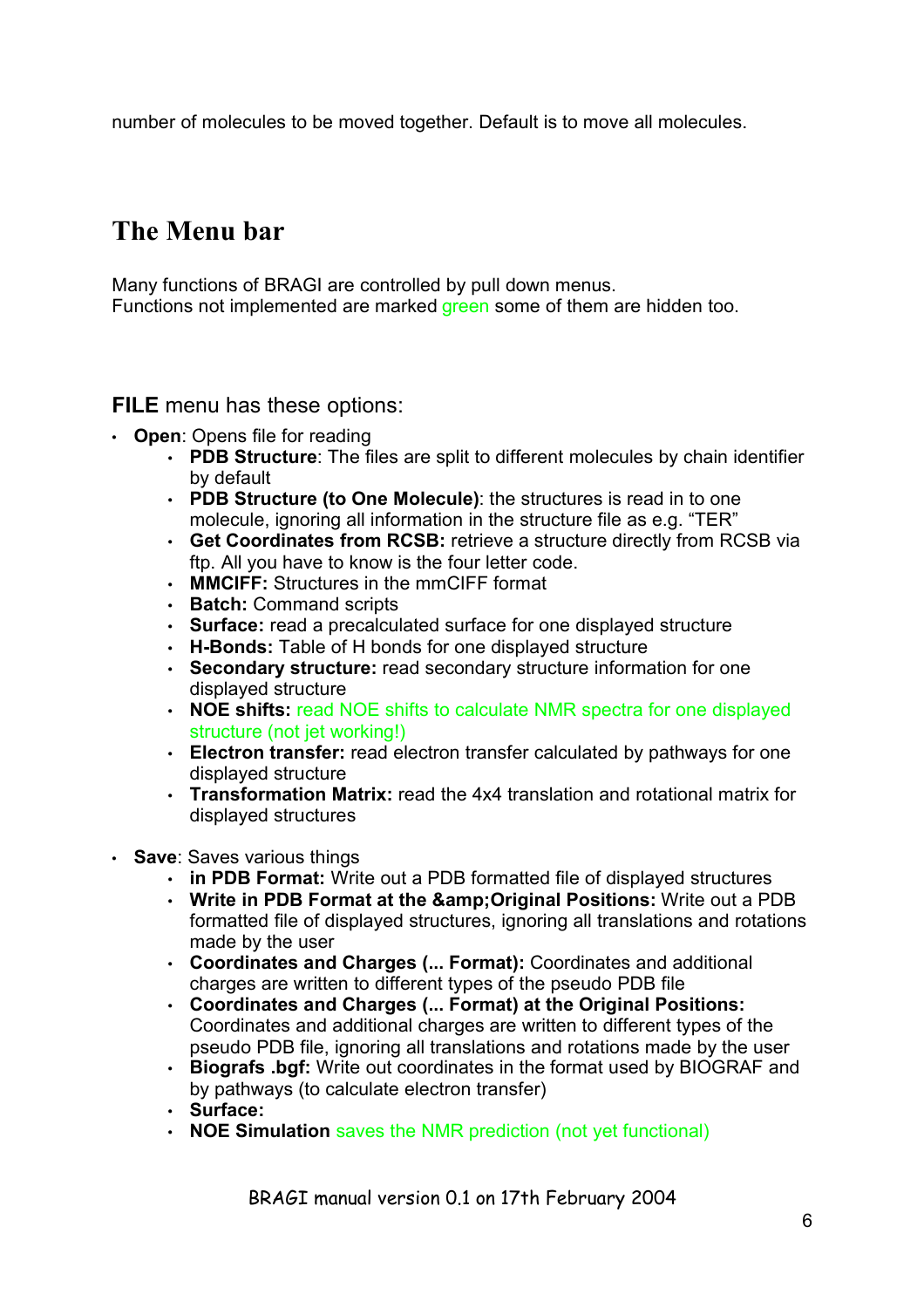- **Transformations:** Save the translation and rotation of one structure. These are kept separate for each structure in BRAGI.
- **Sequence:** The sequence is saved in an extendet format (.psq). It may be easily converted to other formats.
- **Status:** The status is a dump of the state of BRAGI. It may be read in to a newly started BRAGI session before reading in molecules.The settings of BRAGI may be modified and saved as defaults for later sessions. This include location of files or the width of lines
- **Screenshot:** A screenshot or hardcopy is a pixel by pixel dump of the main graphics saved to a file. These files are suited to be viewed with all newer browsers.
- **create a Movie:**
- **Open Recent:** shows the 10 recent files opened in BRAGI for fast rereading
- **Exit...:** Shut down program.

### **EDIT** menu has the options:

- **Delete Molecule(s):** Opens a dialog to select the molecules to be deleted.
- **Create Molecule:** To create a new molecule.
	- **Create Protein:** the new molecule is build only of amino acids
	- **Create Nucleotide:** the new molecule is build only of nucleotides
- **Rotate Around Bounds:** opens a dialog to select or pick a residue. All known torsions may be adjusted using one dialog.
- **Exchange Residues:** opens a dialog to select or pick a residue. Then a dialog asks for the new residue type to replace it with.
- **Append Residue:** opens a dialog to select or pick a molecule. As many residues of the same kind - e.g. amino acids - may be appended as wanted.
- **Automatic Replacement:** opens a dialog to select or pick a molecule and an alignment file. BRAGI will replace the sidechains according to the alignment. No residues are removed from the start structure, instead residues, that should be deleted, are replaced by GLY. No new residues are inserted. Use Protein-Loop or Loop Prediction to get this done.
- **Copy:** Copies the selected residues to an internal buffer.
- **Cut:** Copies the selected residues to an internal buffer. Then these residues are deleted from the molecule.
- **Paste Before:** opens a dialog to select the molecule. The internal buffer is inserted between this residue and the one before it in the sequence.
- **Paste After:** opens a dialog to select the molecule. The internal buffer is inserted between this residue and the one folloing it in the sequence.
- **Paste to New:** Creates a new molecule of the internal buffer.
- **Protein-Loop:** opens a dialog to replace a sequence of residues by 3… 10 residues.
- **Loop Prediction:** opens a dialog to replace a sequence of residues by 3… 10 residues.
- **Remove water:** opens a dialog to select molecules. All solvent residues of these molecules are deleted.
- **Remove Heteroatom:** opens a dialog to select molecules. All hetero residues, e.g cofactors and solvent of these molecules are deleted.

**VIEW** menu has a set of radio buttons (checked means show). The usage of these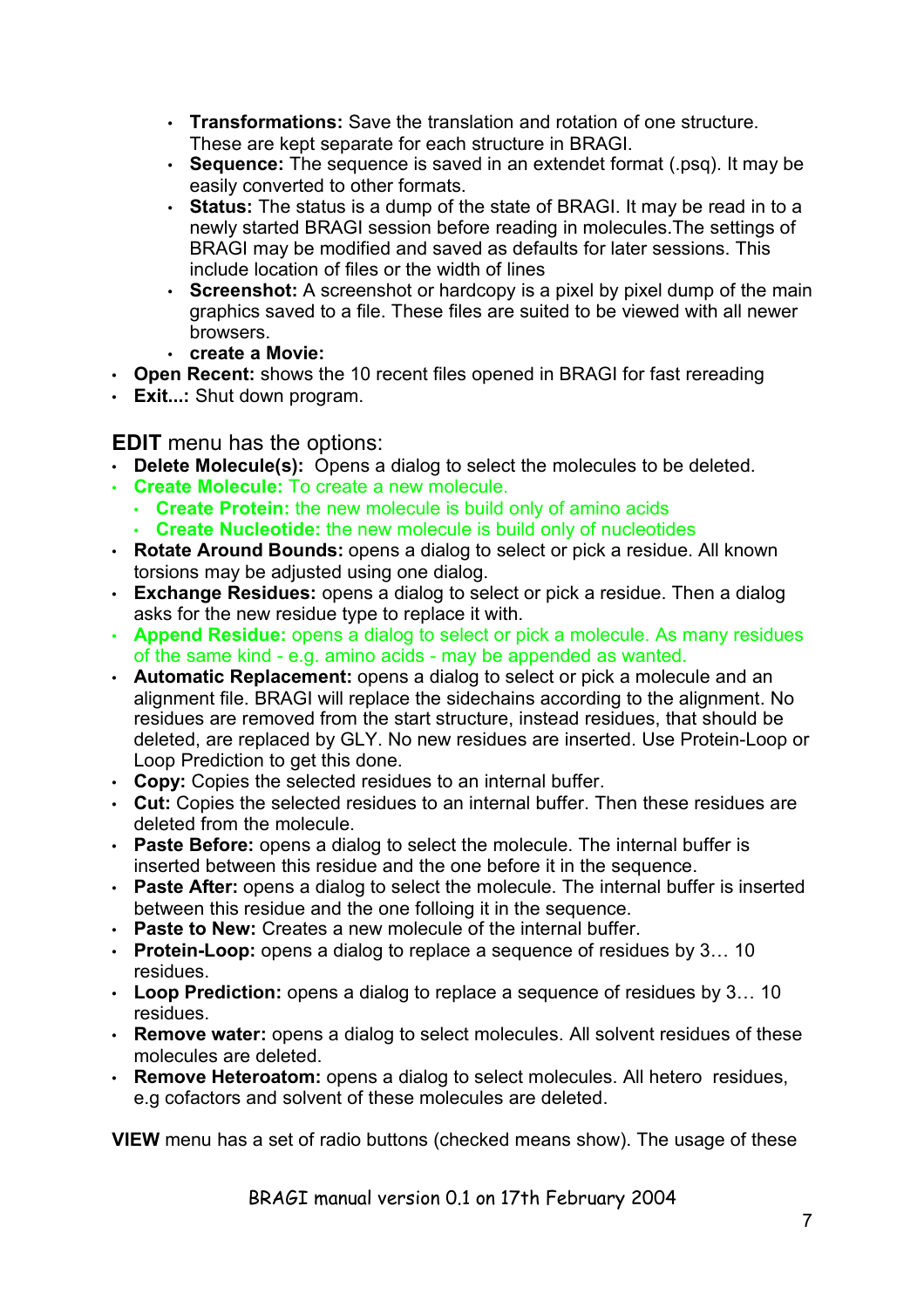buttons affects only visible marked molecules. So it is possible e.g. to show only the secondary structure of the third molecule by first switching off all molecules but the third. The switch on secondary structure and at the end to switch on all molecules.

- **Main Chain:** This are N, C, CA, O atoms of amino acids.
- **Hydrophob Groups** This are ALA, CYS, ILE, LEU, MET, PRO, and VAL
- **Hydrophil Groups** this are ASN, GLN, SER, and THR
- **Aromatic Groups** this are HIS, PHE, TRP, and TYR
- **Positively Charged Groups** this are ARG and LYS
- **Negatively Charged Groups** this are ASP and GLU
- **Show all above:** toggles all the 6 buttons on or off
- **Connectivities:**
- **Disulfide Bonds:**
- **Hetero Atoms**: this are all HETATM records, but not water moecules
- **Solvent:** this are the well know solvent molecules HOH, WAT, OHH, SOL
- **Secondary Structures**:this is the secondary structure as read in. Normaly the related lines are included in a PDB file. But you may recalculate it.
- **Surface:**
- **CPK/Ball and Sticks:**
- **Labels:**
- **Hydrogen Bonds:**this are H bonds calculated by tools inside BRAGI
- **Non-bonded Contacts:** this are all interactions calculated by tools inside BRAGI

**Display Options** menu has the options:

- **Visible Secondary Structure:** Change image options for secondary structures.
- **Calculate CA-Tube:** Use it to define the tubes BRAGI will use to higlight the folding of a protein or nucleotide.
- **Center:** center at a selected atom
- **automatic Center and scale**: centers and scales the display to show all molecules.
- **Animate:** to animate the shown molecules by switching on and off sets of molecules, use this.
- **Roll:** BRAGI will rotate the movable molecules by 1° around the Y achses
- **CPK/Balls/Sticks**:This will open a dialog to show atoms as spheres and bonds as cylinders. The size of the spheres is .1 to 2 times their van der Waals radii. The diameter of the sticks is .1 to 1.0 Angstoms.
- **Show Line between Atoms:** to show interaction of two atoms you may add a stick or a line of balls from one atom to any other atom of the same molecule.
- **Free Text:** Text of any size can be used in BRAGI. This text may have a fixed position or moved with a molecule.
- **Marker:** Marker are lines, arrows, and rectangles, hallow or solid, of any size. This markers may have a fixed position or moved with a molecule.
- **Label:**are identifier of residues or atoms and are moved together with it.
- **Projective:** is the default display mode of BRAGI. Objects closer the viewer are larger then those in the background.
- **Stereo Zscreen:** BRAGI will try to use hardware stereo if available, if not BRAGI switches to full screen and showes a squeezed view. Use a frame doubler and approbate glasses to get stereo view of your molecules.
- **Stereo Dual View:** Bragi switches to side by side stereo. There is a known method, to get hardware alike stereo using this option. See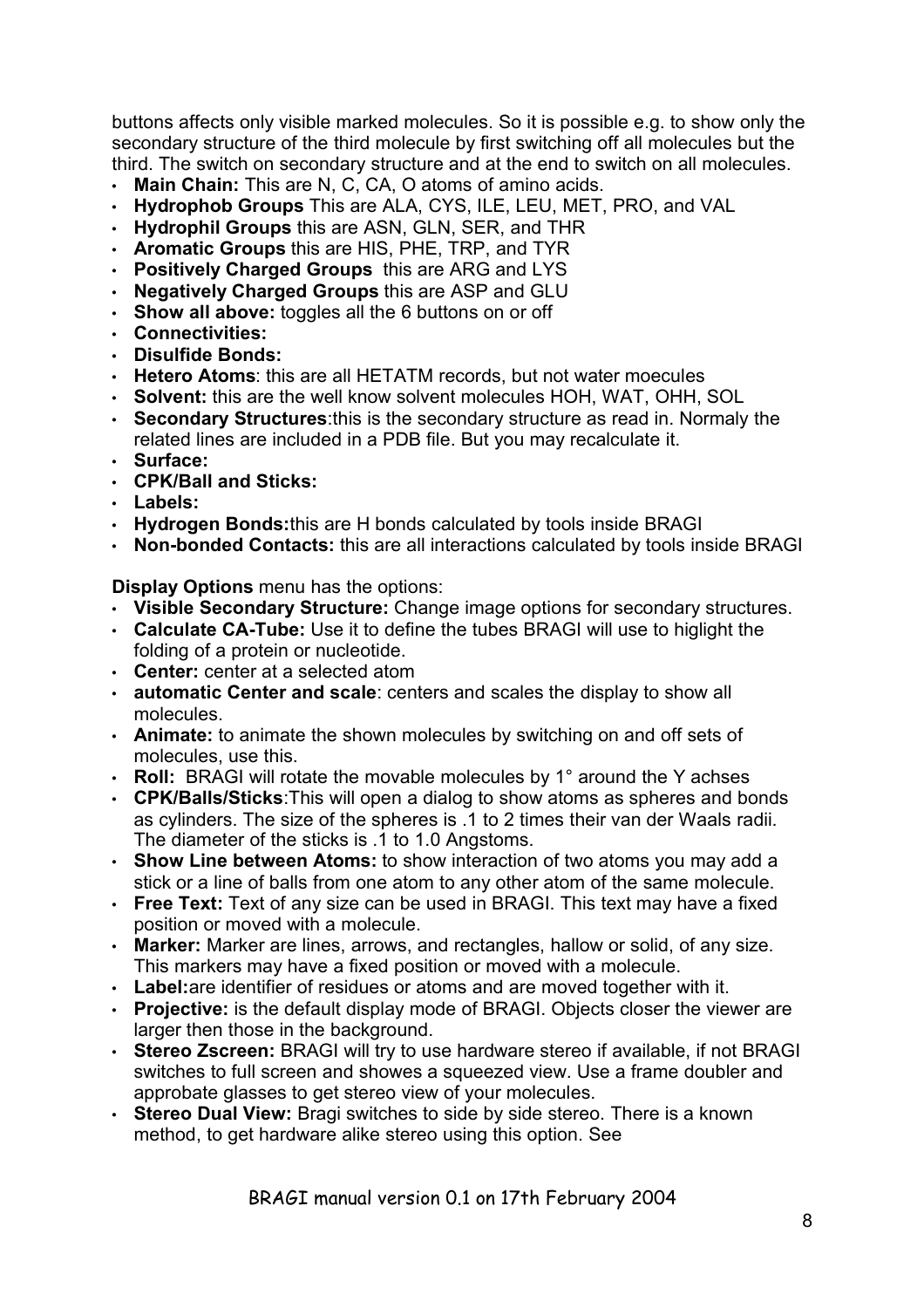http://netjuggler.sourceforge.net/SoftGenLock.php for more information.

- **Screenshot:** Just make a digital image of what you see in the main graphics.
- **Ray Tracing:** Solids, e.g. spheres, sticks, and tubes are transfered to a file, povray can interpret. See http://www.povray.org/ for more information
- **Create VRML-File:**Solids, e.g. spheres, sticks, and tubes are transfered to a VRML file. This may be viewed using any VRML enabled broser or software.
- **Options:** Use this to set and restet to it initial values various options of the display, the scale, stereo separation, thickness of the visible volume, text hight and quality, line smoothing depth cueing. Additionally you may translate and rotate the molecules by specified values. Instead of rotating around the X and Y axes you may switch to a virtual trackball.

#### **Sequence Tools** menu has the options:

- **Show Sequence:** will show the sequence of selected molecules. Helices, Beta sheets and Turns are color coded. You may select residues and mark these in the graphics.
- **SWISSPROT:** tries to get all known information from SWISSPROT on a PDB structure. This feature heavily depends on the name of the molecule, as given in the HEADER line of the PDB file.
- **InterPro:** tries to get all known information from InterPro on a PDB structure. This feature heavily depends on the name of the molecule, as given in the HEADER line of the PDB file.
- **Human Mutation Databases:** tries to get all known information mutations of a PDB structure. This feature heavily depends on the name of the molecule, as given in the HEADER line of the PDB file.
- **Blast search:** Will trigger a real search on the blast server with the sequence of the selected molecule.

### **Analyze** menu has the options:

- **Show brief Information:** Shows all known information on one or more molecules: The source file, its Compound name, Source, Author(s), a count of amino acids , the estimated mass and volume.
- **Show Hierarchy Window:** shows a hirachical view of the molecules. This view is used the same way as a file view. Click on a + to expand a subtree, - to collapse it. A lot of usefull information is shown in this view. Use it to select regions or to search for additional information not visible in the graphics most of the time.
- **Show full Information for PDB entry:** will popup a browser window, to retrieve all information stored in the PDB file in human readable form and additional links. This feature heavily depends on the name of the molecule, as given in the HEADER line of the PDB file.
- **Distances/Angles:** pops up a dialog to select up to 4 atoms. BRAGI will try to calculate all distances, angles, and the dihedral. The result may be transfered to the main graphics, to highlight special geometry.
- **Bonds/H-Bonds:** pops up a dialog to select a range of residues. Interactions of this range with another range of residues or with other molecules are calculated. Than the list of found "bonds" is shown for further usage.
- **Distances around one atom:**
- **(Phi, Psi) Search:**
- **Analyze and check residue:** Select a residue in the dialog to get geometric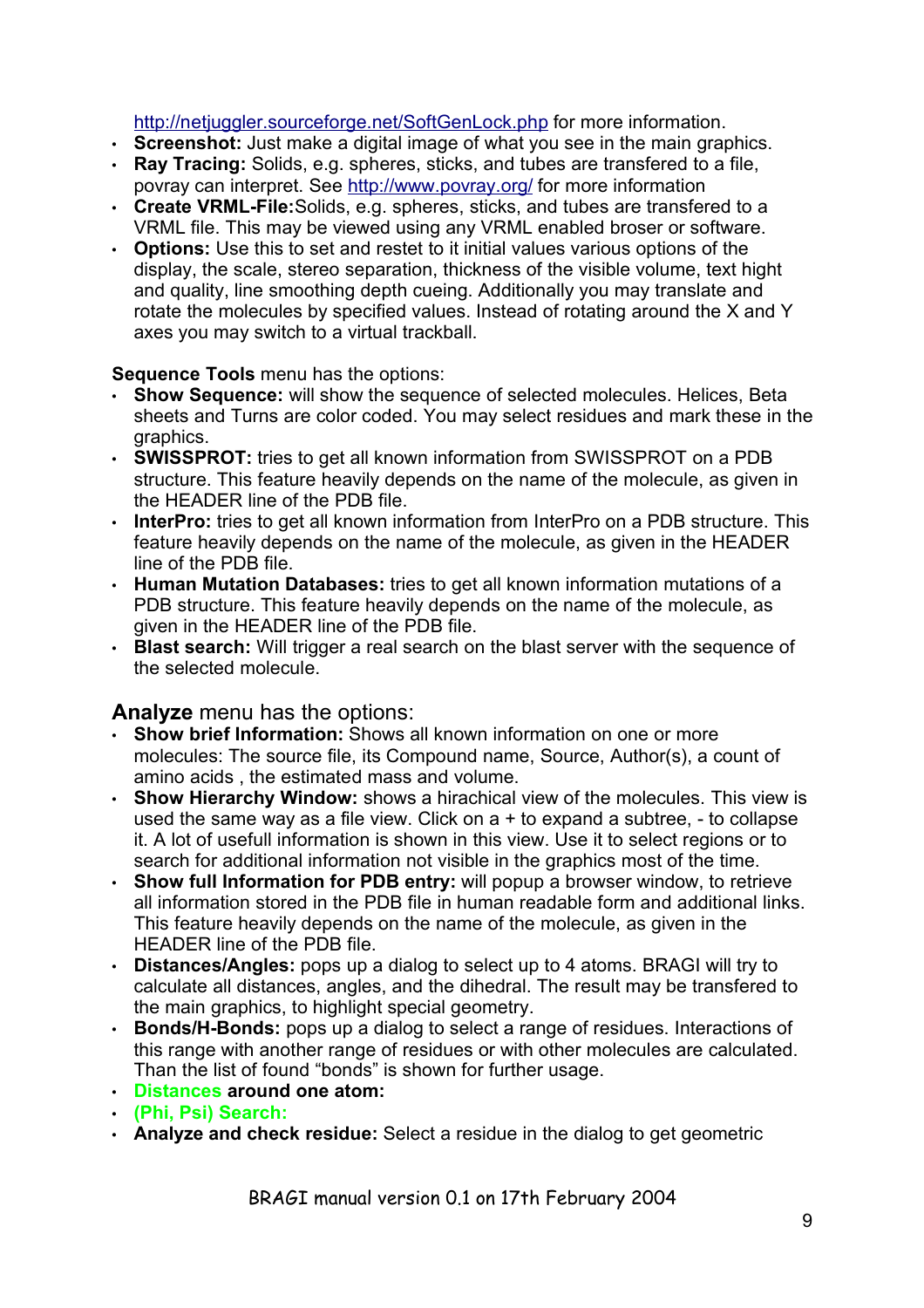information on it.

- **Search for Domains.** BRAGI will try to identify structural domains of the selected region of a molecule. This range must consist only of amino acids.
- **Calculate Secondary Structure:** The secondary structure for selected molecules is calculated bases on the publication of Kabsch and Sander, 1988
- **Regions of Interest:** Select a residue or atom. BRAGI will show only residues based on the distance to the selected object.
	- Show only objects inside a sphere of ... Angstroms
	- Show also objects inside a sphere of ... Angstroms
	- Show all objects outside a sphere of ... Angstroms
	- Show all (again)
- **RMS Deviation:**
- **Automatic Protein Fitting:**
- **Semiautomatic Protein Fitting:**
- **PHI/PSI Deviation:**
- **Ramachandran Plot:** This will create a Ramachandran plot of one or more Molecules. A Ramachandran plot is a X/Y plot of the backbone dihedrals PHI and PSI. Clicking with the left mouse button on a letter, click a second time will ad a small window at the cursor position showing the identification of this residue and the backbone torsion angles. This windows may be moved using the middle mouse button and deleted using the right mouse button.

### **Toolbox** menu has the options

- **Create Topology:** BRAGI is using known information on residues, e.g. connectivities, masses, etc. But sometimes these informations are wrong due to the usage of other names as used in BRAGI. You may select a residue. BRAGI will try to recalculate the connectivities based on distances. You may want to save this information for further processing.
- **Secondary Structure:** The secondary structure for selected molecules is calculated bases on the publication of Kabsch and Sander, 1988
- **Calculate Surface:** BRAGI knows different types of surfaces. All of them are calculated by external programs. We supply two programs to calculate a nice smooth color coded too solid surface, and a fast program to calculate solid or wireframe surfaces, that are color coded too. The later program can calculate surfaces clipped to a sphere or a cube.
- **Apply Symmetry Operation:**
- **Build unit cell or monolayer:**
- **Add and optimize polar hydrogens:**
- **Add all known hydrogens:**
- **Set/delete Bonds:**
- **Check bondlength:**
- **Calculate NOE simulation:**
- **Solvate molecule(s):**

#### **Colours** menu has the options:

- **Colour by Molecule:** All atoms are shown in the colour of the backbone
- **Colour by Group:** This is the usual default in BRAGI. The colour code used hire is based on physical properties.
- **Colour by Atom:** All atoms are shown in colours used in chemistry.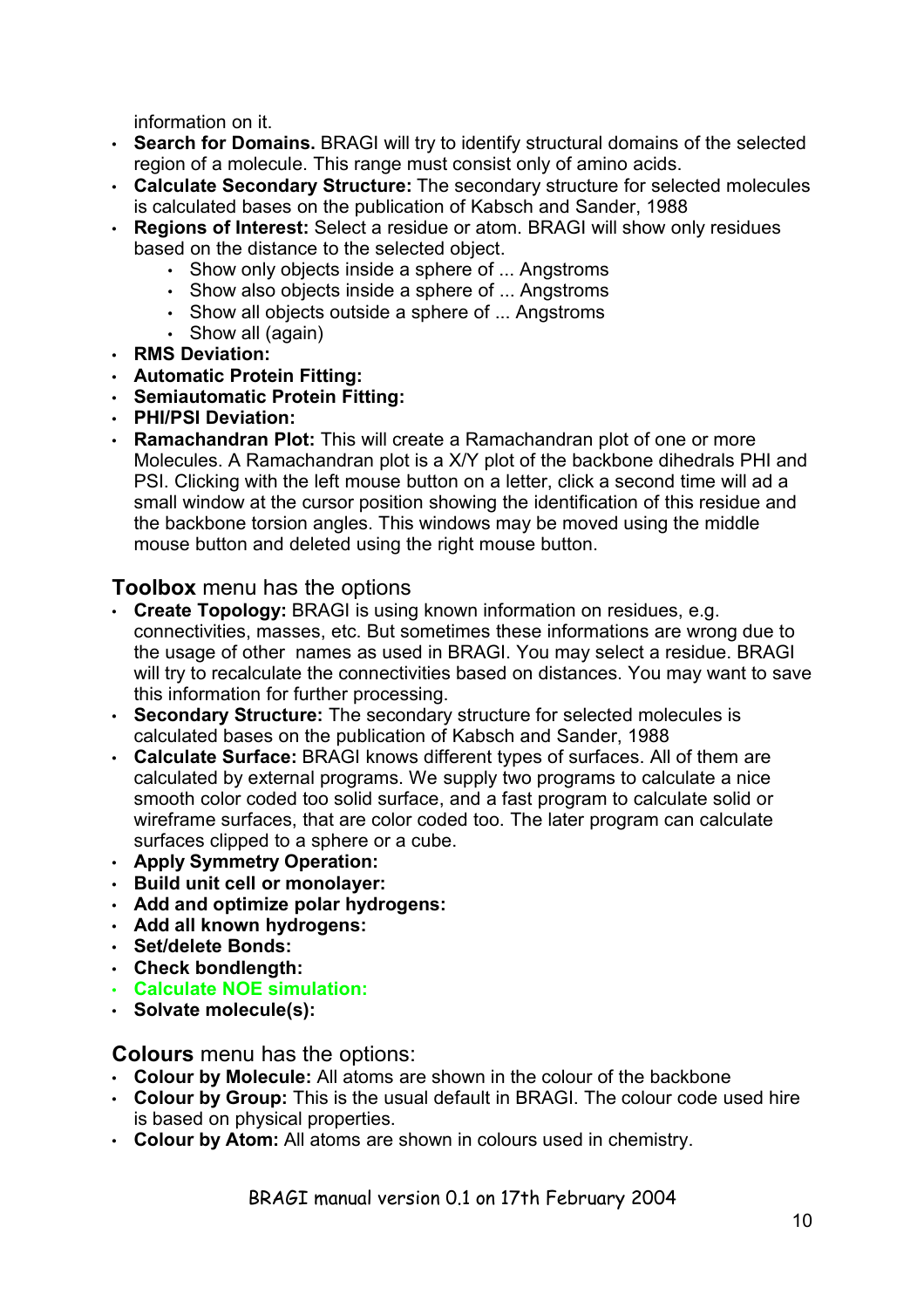- **Colour by Temperature Factor:** If there were temperature factors in the PDB file, BRAGI will assign the atoms to groups representing their temperature factor. The colours of this molecule will be changed to show atoms with high temperature factor in red, with low temperature factor in blue.
- **Colour by Occupancy:** If there were occupancies in the PDB file, BRAGI will assign the atoms to groups representing their occupancies. The colours of this molecule will be changed to show atoms with low occupancies r in red, with high occupancies in blue.
- **Colour by accessible surface:** the more part of the surface of an individual residue is accessible, the colour will change from blue to red
- **Assign to another Colour Group:** Here you may modify the assignment of residues to the colour groups.
- **Colour Change:** This does what you expects. It pops up a dialog to adjust nearly any colour used in BRAGI.
- **MD Colours:** Colour code is realated to properties of an molecular dynamics run
- **Adjust Surface Colours** If BRAGI has any knowledge on the vertices of a surface, BRAGI can change the colour code of the surface.

### **Selections** menu has the options:

- **Pick Residues:** If you pick an object, whole residues are selected
- **Pick Atoms:** if you pick an object, atoms are selected
- **Select visible Molecules:** Molecules may be hidden. This does not affect the movement of it!
- **Select active Molecules:** Molecules may be excluded from rotation and translation. This does not affect the visibility!

### **HELP** menu has the options:

- **manual:** show manual, at now in acrobat reader.
- **Settings:** opens a dialog to set a lot of parameters used by BRAGI, e.g. locations of files, display option, URLs to retrieve data etc.
- **About:** show information about BRAGI, e.g. copyright, version...

# **The Popup menu**

Some often used functions are accessible by popup menus.

TO get a popup menu press the right mouse button.

The popup menu of the main graphics:

- **Selection mode**
	- **Atom**: If you pick an object, atoms are selected
	- **Residue**: If you pick an object, whole residues are selected
	- **Molecule**: If you pick an object, whole molecules are selected
- **Expand selection to residues**: all those residues are selected, whenever at least one atom is selected
- **Expand selection to molecules**: all those molecules are selected, whenever at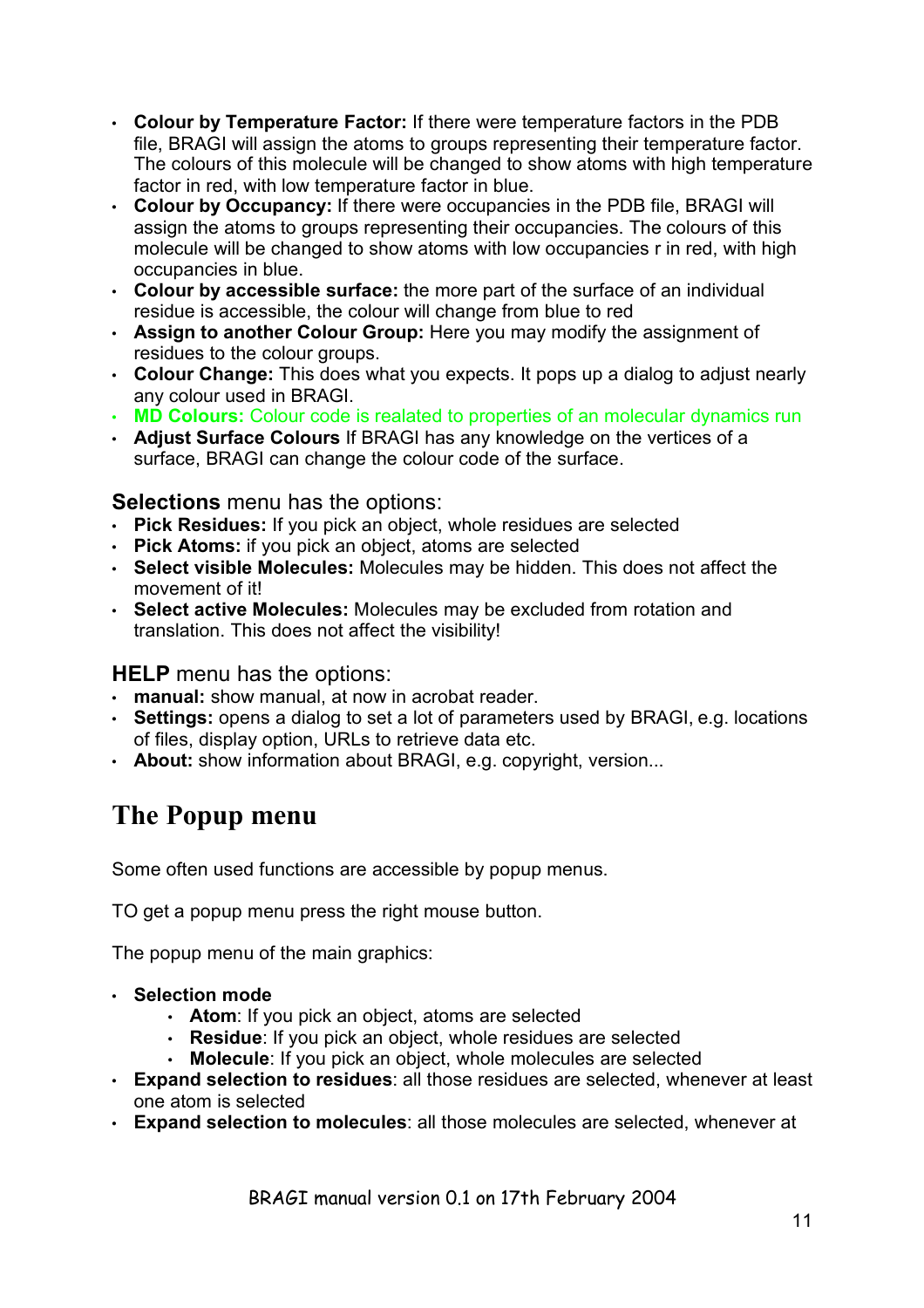least one atom is selected

- **Set**
	- **set Sticks**: All connections of two selected atoms are drawn as sticks
	- **set CPK**: All atoms are drawn as spheres
	- **set Ball and Stick**: All connections of two selected atoms are drawn as sticks, all atoms are drawn as spheres
	- **set Label**: Depending on the selection mode, all selected atoms or all selected residues are labeled.
- **Remove**
	- **remove Sticks**:All sticks of two selected atoms are removed
	- **remove CPK**: The selected atoms are no longer drawn as spheres
	- **remove CPK, Ball and Stick..**.: All sticks of two selected atoms are removed, the selected atoms are no longer drawn as spheres
	- **remove Label**: Depending on the selection mode, labels of all selected atoms or all selected residues are removed.
	- **remove selection**: the selection is copied to the internal selection buffer and removed from the molecule. There should be only on continuous region of selected residues.
- **Center here**: All molecules are shifted to center the selected atom to the display. If more than one atom is selected, BRAGI calculates a regular box surrounding all these atoms and will center this box.
- **unselect all**: All atoms are unselected.

## **Selection**

Several functions in BRAGI allow the usage of selection in the same way as done in e.g. word processors.

There are different ways to select objects in BRAGI:

- **Picking**
	- double click on any atom to select this. If the selection mode is residue, the whole residue is selected, if the selection mode is molecule, the whole molecule is selected.
	- If you press the CTRL button, while clicking, this object is selected additional to the existing selection.
	- If you press the SHIFT button, while clicking, all residues between the last selection and this selection are selected, even when your selection mode is atom.

#### • **Using the Tree View**

Using the pulldown menu Analyze, then Tree View, you get a view off all objects, you may select. In this view, selection is done in the following way:

Expand the tree view by clicking on the + sign, if needed.

- Click on an Molecule, residue or atom to select it. Hidden objects are selected automatically.
- Press the left mouse button while moving over several objects will select all of them
- Use the CTRL button to add objects to the selections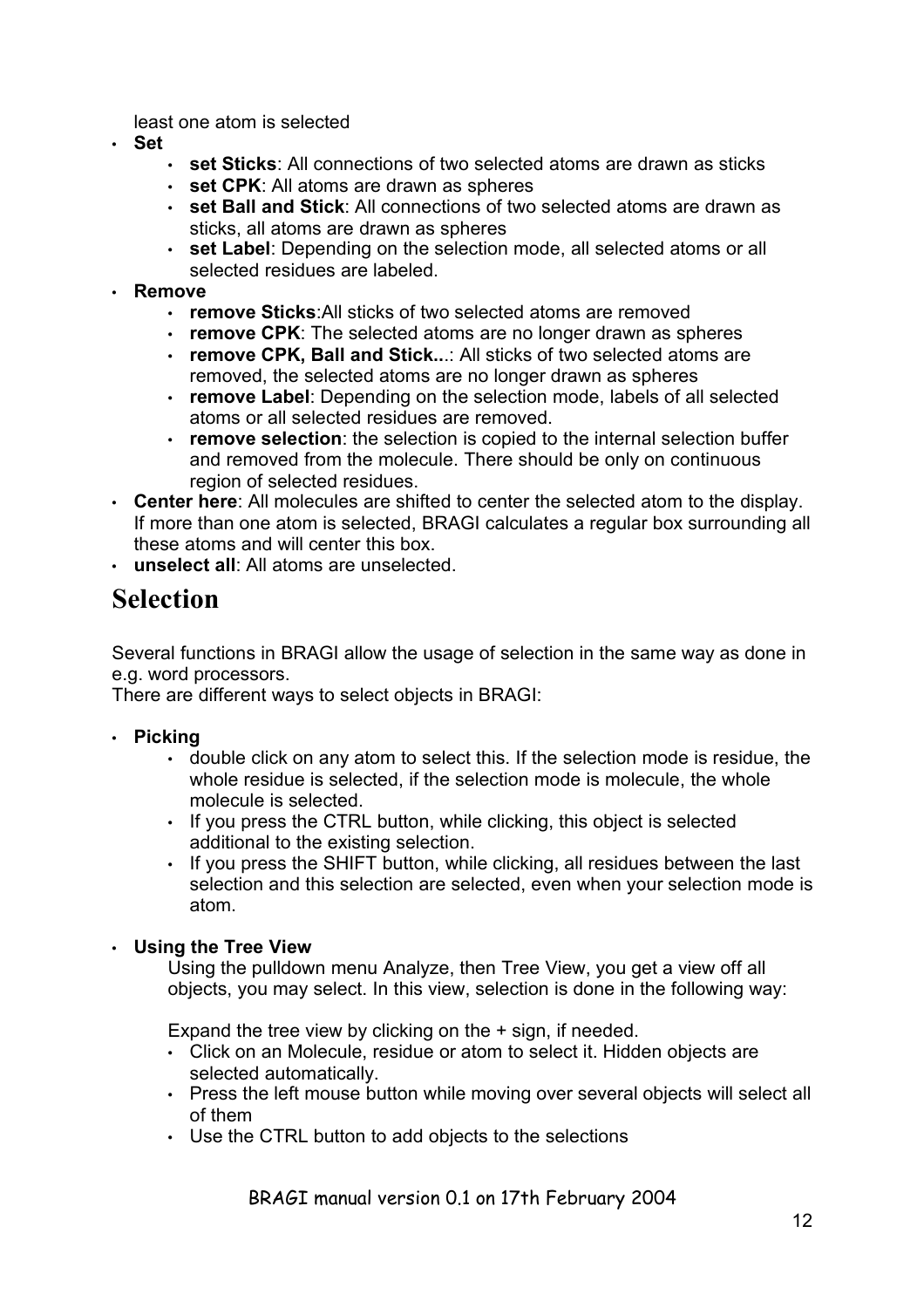• Use the SHIFT button to select a range of objects

Some dialogs will set selections to.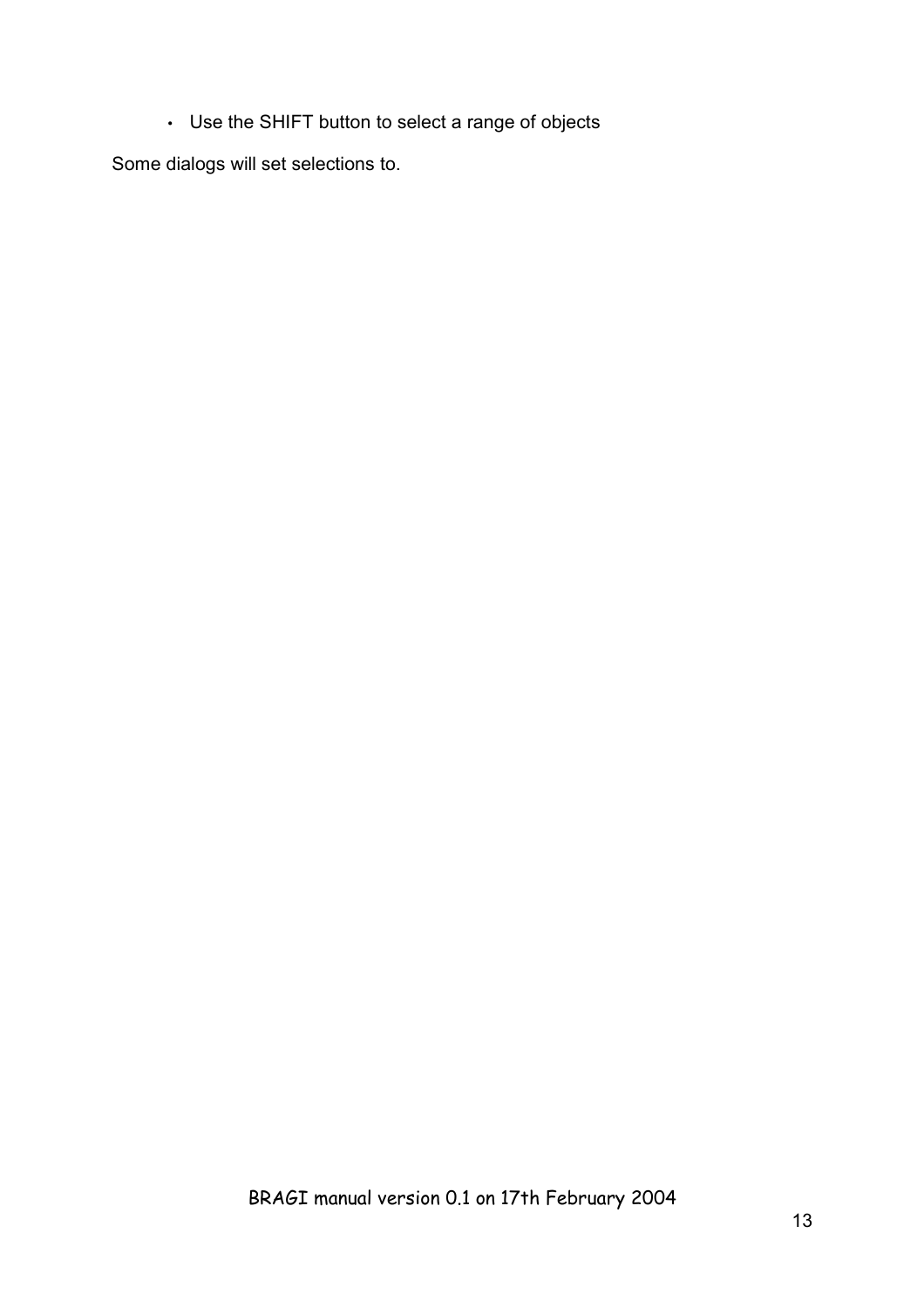# **Utility programs:**

All these executable programs are located in subdirectories of the Tools-directory.

For direct usage:

#### **amb2bragi**

Converts an AMBER prep file into a BRAGI topologie file.

#### **Csd2bragi**

Converts an AMBER prep file into a BRAGI topologie file.

#### **bragi2amb**

Converts BRAGI topologie file into a an AMBER prep file. This is obsolete due to antechamber of AMBER 7.0.

#### **homol**

Sequence alignment program based on ideas of Prof. Schomburg.

#### **gbfssp**

Program to calculate secondary structures.

Internal helpers for BRAGI:

#### **surface**

Internal program to calculate solid and wire frame surfaces.

#### **predictor4bragi**

Loop prediction program.

#### **deep**

automaticreplacement of sidechains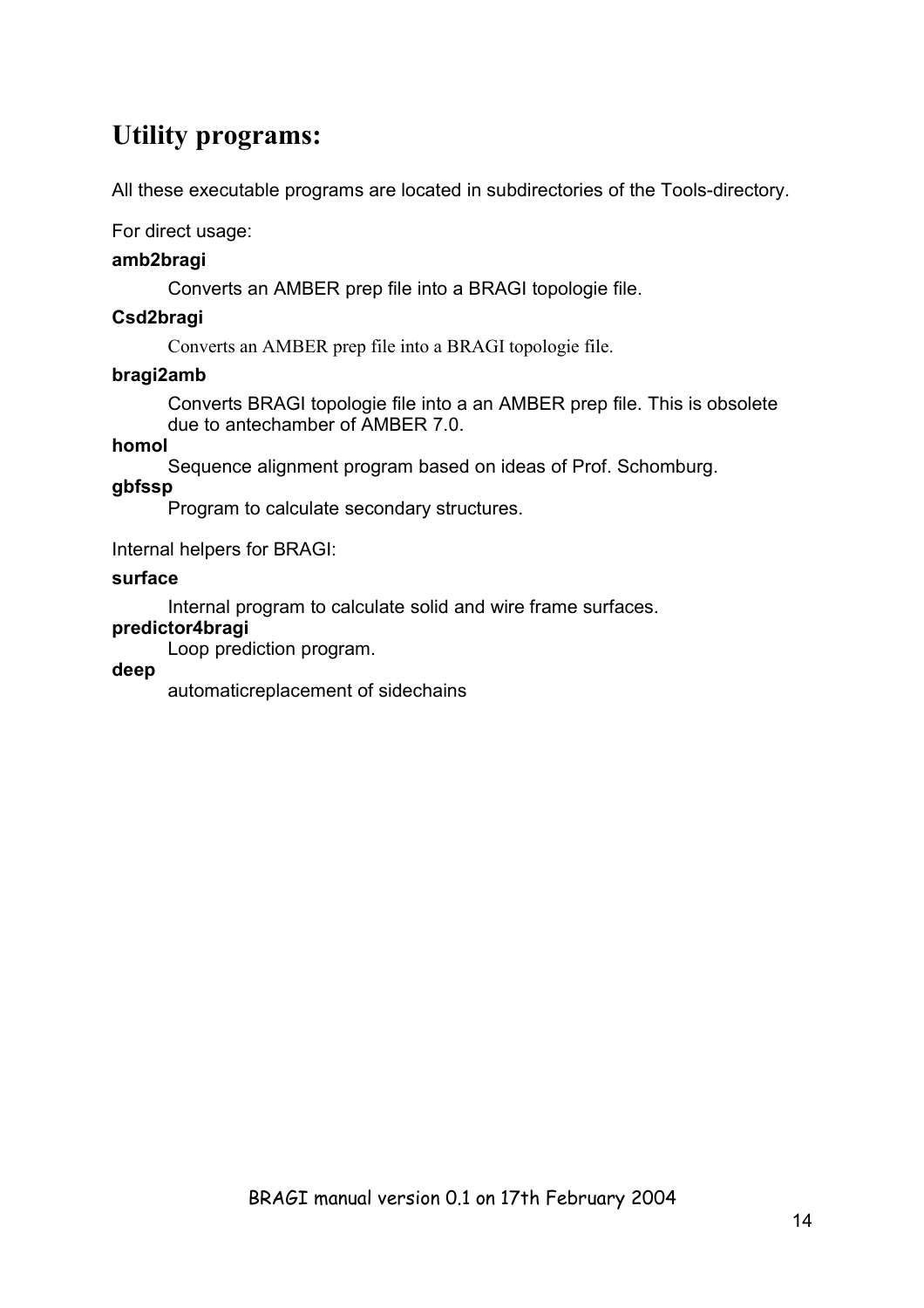# **The batch syntax used by BRAGI**

### **How to define objects:**

### **Definitions**:

- $\Box$  stands for options and may by given or not
- <> stands for options that must be present
- is a wildcard
- | separate alternatives of options. Exact one of them has to be present
- Defaults are written underlined
- Options are separated by spaces

To define range of objectsuse:

#### **Moleculename;ChainId;First residue; Second residue; [ List of Atomnames ];**

Do not forget any of the semicolons. There must by 6 of them!

#### Additionally we allow a long format:

**[Mol] <Moleculename> [Chain <ChainId>] [Residue <First residue> [ - <Second residue>] ] [Atoms <List of Atomnames>]**

To define a single objectsuse:

**Moleculename; ChainId; Residue; [ Atom ];**

Do not forget any of the semicolons. There must by 4 of them!

Additionally we allow a long format:

#### **[Mol] <Moleculename> [Chain <ChainId>] [Residue <Residue > ] [Atom <Atomname>]**

Examples on how to select regions or sets of residues

- Enter the full name, including insert code if approbate
	- ARG 14 exactly matched
	- HIS 195B exactly matched
- Use wildcards
	- $\cdot$  \* 14 all residues with the given number 14, or the first found, if only one residue is allowed
	- 14 the 14<sup>th</sup> residue of the selected chain, it number or name does not matter<br>FIRST t
	- the first residue of the selected chain
	- $\cdot$  LAST the last residue of the selected chain

How to select regions or sets of residues and atoms

• Enter a list of atom names. Wildcards are not permitted. Separate the elements by commas. Giving more than one atom where only one is allowed, is an error Examples:

#### **1\_5pti ; ; 1; 12; C, CA, N, O;**

Here all atoms with name  ${}_{n}C^{n}$ ,  ${}_{n}CA^{n}$ ,  ${}_{n}N^{n}$  oder  ${}_{n}O^{n}$  of the residues from 1 to 12 of the molecule named 1 5pti are selected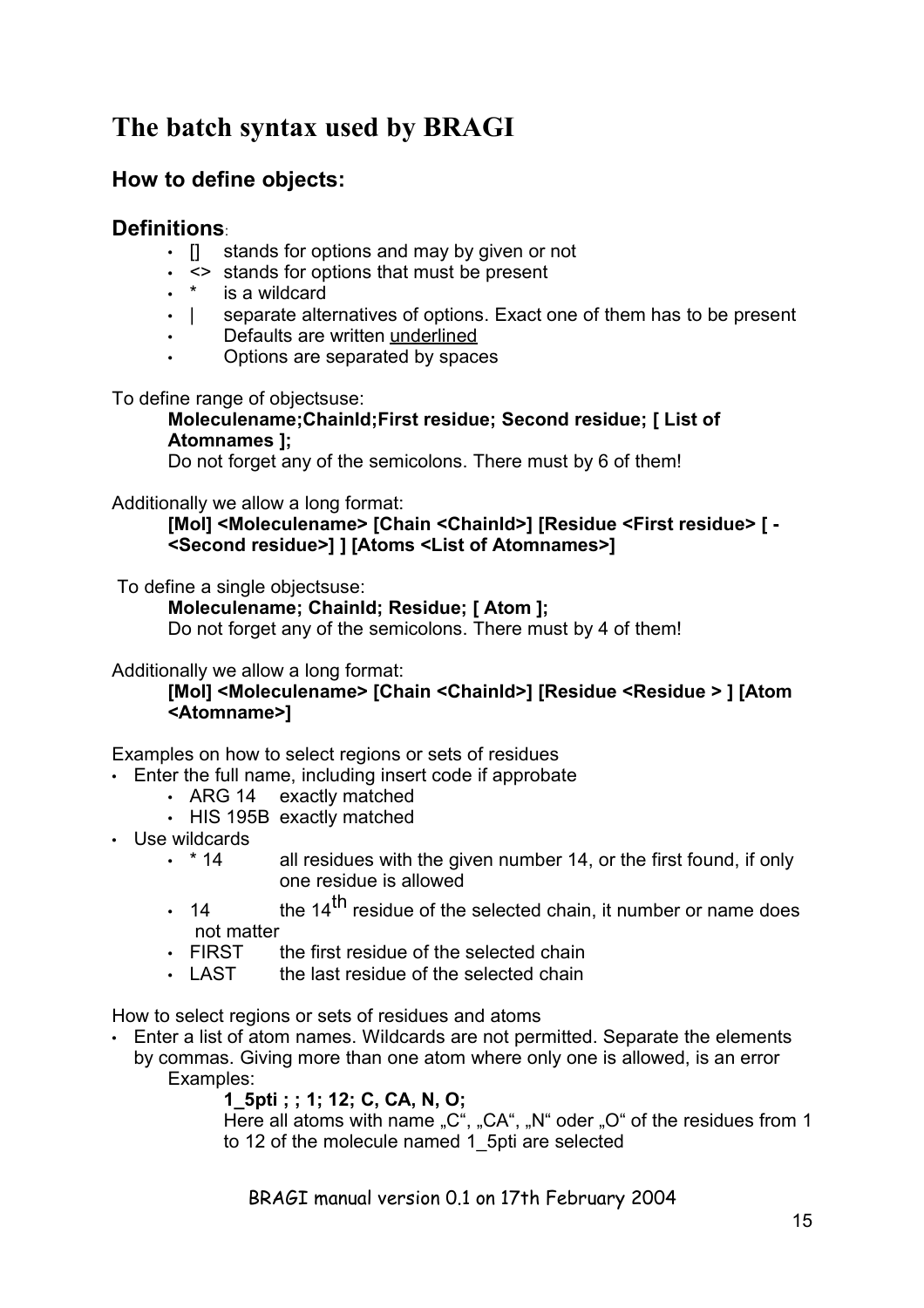### **Mol 1\_1tgs Chain Z Residue \*1 - \*12 Atoms CA, CB**

Here all atoms with name "CA" oder "CB" of the residues starting at the one with the given number 1 and ending at the one with the given number 12 of the molecule named 1\_1tgsi are selected.

It is shorter to write:

**1tgs; Z; \*1-\*12; CA,CB;**

If a command uses only one object, e.g. one residue or atom: **1\_5pti ; ;ILE 16; C;**

### **Alphabetical list of known commands**

| Command           | <b>Function</b>                                       |
|-------------------|-------------------------------------------------------|
| #                 | Comment, remainder of the line will be "echoed"       |
| $\mathbf{r}$      | Comment, remainder of the line will be "echoed"       |
| @                 | Call a new Macro file, see CALL                       |
| <b>ANGLE</b>      | Calculates the angle of 3 atoms                       |
| <b>ANGLES</b>     | Calculates the angle of 3 atoms, see ANGLE            |
| <b>APPEND</b>     | Append residues                                       |
| <b>ASSIGN</b>     | Assign residues to color groups                       |
| <b>BALLLINE</b>   | Connect two atoms by a line of balls or a cylinder    |
| <b>BUILD</b>      | Create new Molecules, cf. APPEND                      |
| <b>CALL</b>       | Call a new Macro file                                 |
| <b>CENTER</b>     | Center the graphics at                                |
| <b>COLOR</b>      | Changes the color                                     |
| <b>COLORMODE</b>  | Set the colors of this Molecule to a predefined mode  |
| <b>COLOUR</b>     | See COLOR                                             |
| <b>COLOURMODE</b> | See COLORMODE                                         |
| <b>CONNECT</b>    | Check for bonds and H-bonds                           |
| <b>CONNECTS</b>   | <b>See CONNECT</b>                                    |
| <b>CPK</b>        | Display atoms as spheres                              |
| <b>CUT</b>        | Move a region of residues to a private buffer         |
| <b>DELETE</b>     | Remove molecules                                      |
| <b>DESELCT</b>    | Remove these objects from the selection list          |
| <b>DIEDER</b>     | Calculates the dihedral angle of 4 atoms              |
| <b>DISTANCE</b>   | Calculates the distance of 2 atoms                    |
| <b>DRAW</b>       | (Un)Sets creation of hardcopies for every shown frame |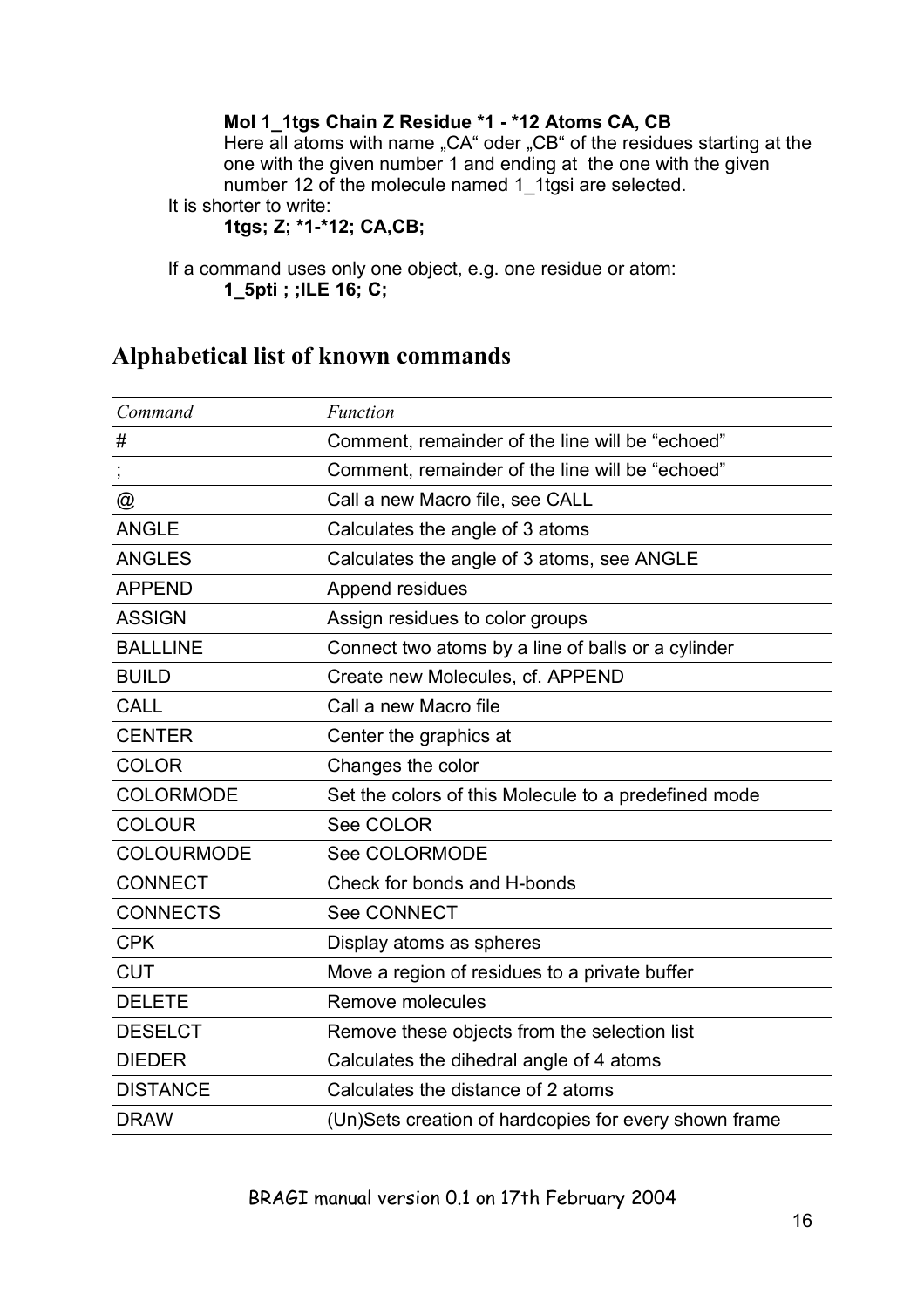| Command             | <b>Function</b>                                                               |  |
|---------------------|-------------------------------------------------------------------------------|--|
| <b>END</b>          | Ends torsion, ends batch script                                               |  |
| <b>EXCHANGE</b>     | Replace a sidechain by another                                                |  |
| <b>EXIT</b>         | End of (this) macros                                                          |  |
| <b>FIX</b>          | Do not move selected molecules                                                |  |
| <b>FOG</b>          | Set the fog for different objects                                             |  |
| <b>HARDCOPY</b>     | Make a screen dump                                                            |  |
| <b>HIDE</b>         | Undisplay selected molecules                                                  |  |
| <b>LABEL</b>        | Place a label at selected position                                            |  |
| <b>MARKER</b>       | Set and remove markers, e.g. arrows                                           |  |
| <b>MOVE</b>         | Do move selected molecules                                                    |  |
| <b>NEIGHBORS</b>    | Calculates all atoms in a sphere around a given atom                          |  |
| <b>NEIGHBOURS</b>   | <b>See NEIGHBORS</b>                                                          |  |
| <b>NOVERBOSE</b>    | Command lines are no longer echoed                                            |  |
| <b>OFF</b>          | Undisplay selected molecules. See HIDE                                        |  |
| ON                  | Display selected molecules. See SHOW                                          |  |
| <b>OPEN</b>         | Read in a file. See                                                           |  |
| <b>OPTION</b>       | Sets options for reading structures                                           |  |
| <b>OPTIONS</b>      | See OPTION                                                                    |  |
| <b>PLOT</b>         | <b>See HARDCOPY</b>                                                           |  |
| <b>POVRAY</b>       | Start raytracer                                                               |  |
| <b>PROFIT</b>       | Automatic fitting of proteins                                                 |  |
| <b>RAMACHANDRAN</b> | Creates a Ramachandran graph                                                  |  |
| <b>RAYTRACER</b>    | Start raytracer                                                               |  |
| <b>READ</b>         | Read in a file. See OPEN                                                      |  |
| <b>REM</b>          | comment, remainder of the line will be "echoed"                               |  |
| <b>REPEAT</b>       | Repeat the following command                                                  |  |
| <b>RMS</b>          | Fitting of proteins                                                           |  |
| <b>ROTATE</b>       | Rotates active molecules                                                      |  |
| <b>SAVE</b>         | Writes out a PDB file. See WRITE                                              |  |
| <b>SCALE</b>        | Scales all molecules                                                          |  |
| <b>SELECT</b>       | Add these objects to the selection. It does not unselect the<br>old selection |  |
| <b>SETUP</b>        | Setup torsion mode                                                            |  |
| <b>SHOW</b>         | Do not hide selected opjects                                                  |  |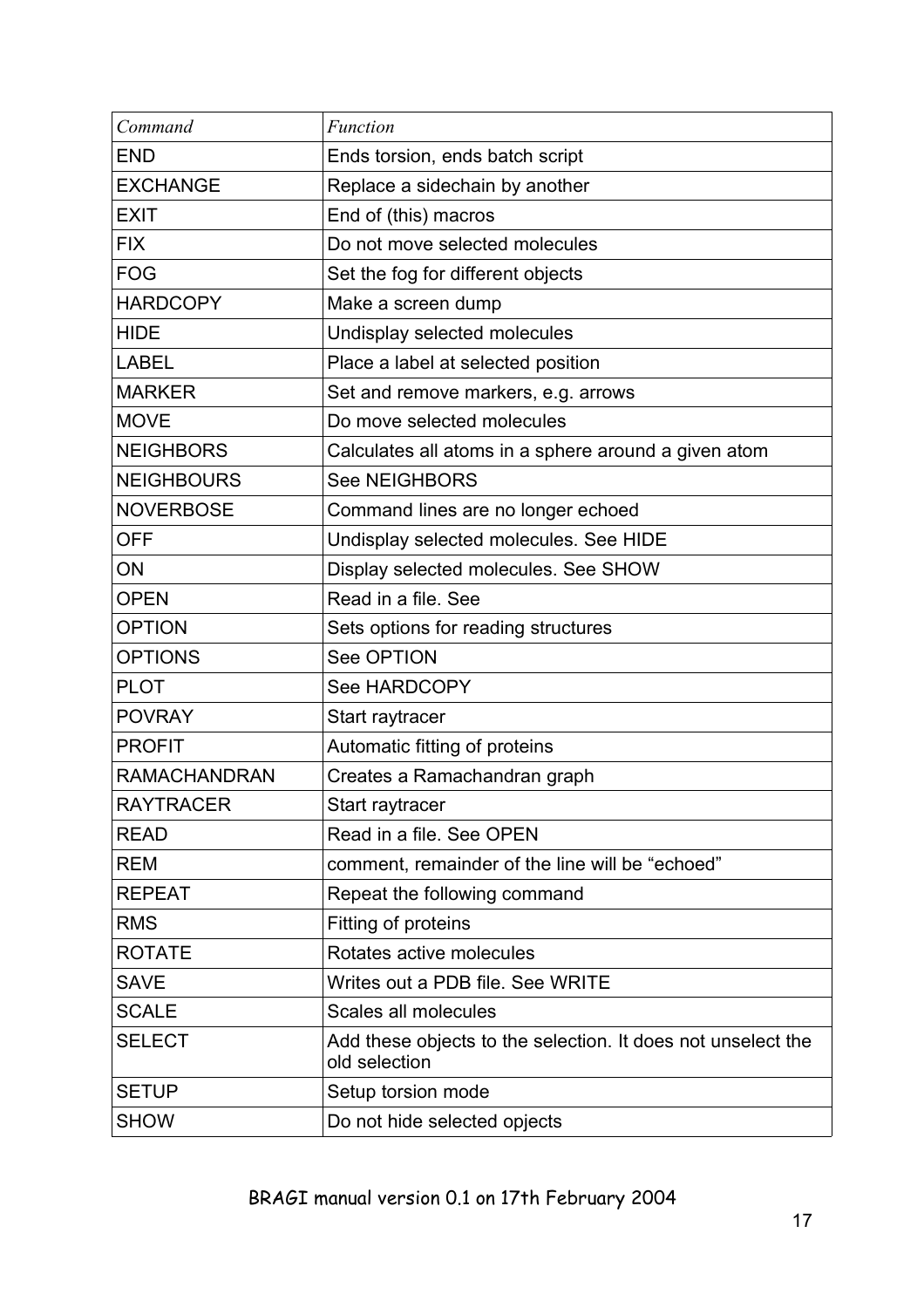| Command                | Function                                                  |
|------------------------|-----------------------------------------------------------|
| <b>SLAB</b>            | Set the slab size                                         |
| <b>SLEEP</b>           | Sleep for <seconds> seconds</seconds>                     |
| <b>STICK</b>           | Displays bond as cylinders                                |
| <b>STOP</b>            | Stop this script here, remainder of file is ignored       |
| <b>SURFACE</b>         | Reads in a precalculated surface                          |
| <b>TORSION</b>         | Performs a dihedral torsion, see SETUP to setup this mode |
| <b>TORSIONRELATIVE</b> | Performs a dihedral torsion, see SETUP to setup this mode |
| <b>TRANSLATE</b>       | Translate all molecules                                   |
| <b>WRITE</b>           | Writes out a PDB file                                     |
| <b>VERBOSE</b>         | All commands are echoed                                   |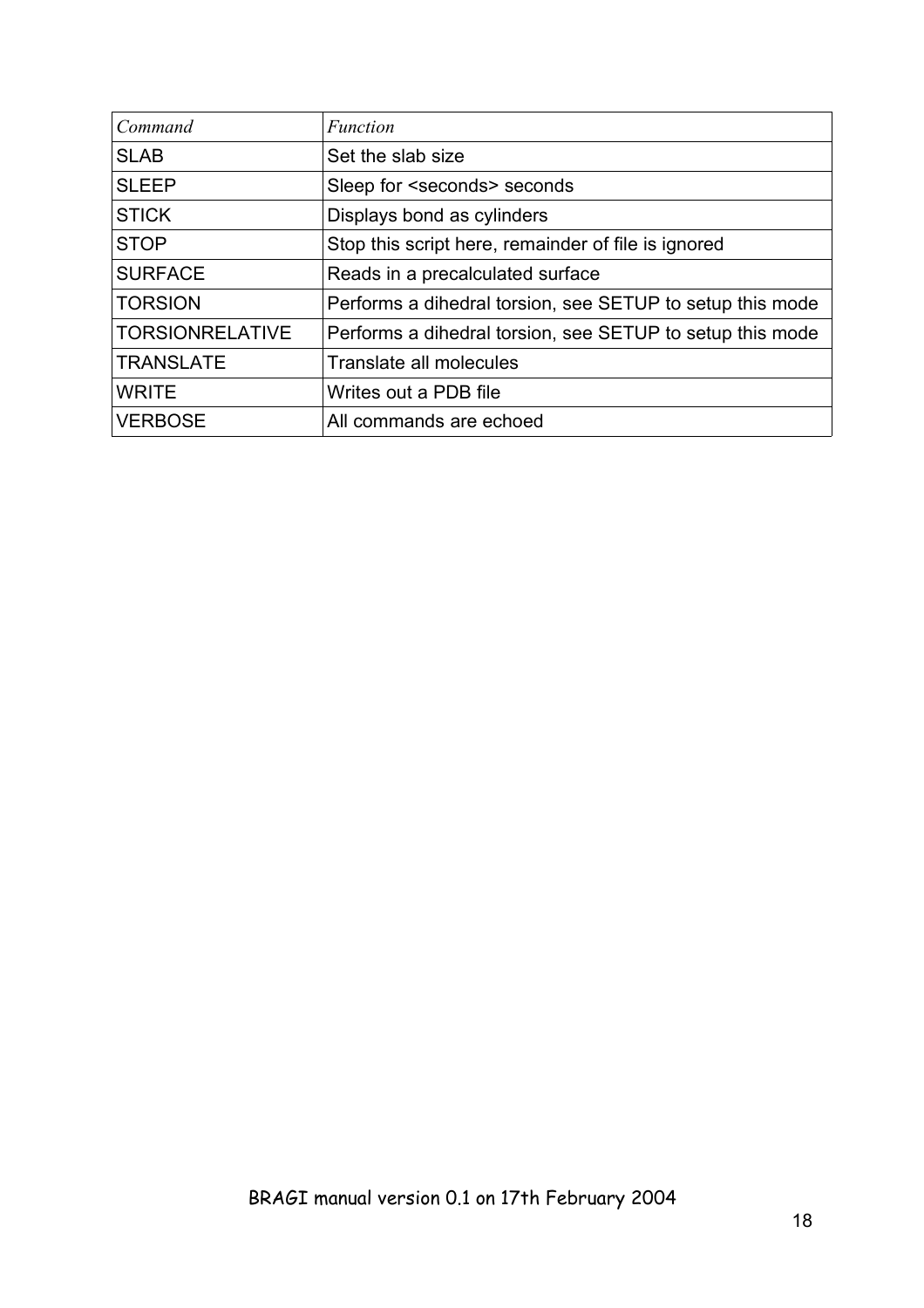## **Explanation of the batch syntax used by BRAGI**

All these commands may by given in the command line of the "LogFile" window too

Text marked in green are at now not accessible by batch scripts. You have to use the normal user interface.

The order of the commands is based roughly on the order of the menu.

Read in coordinates: **OPEN** | **READ** [ Brookhaven | MMCIFF] < filename >

Set the Options before reading with **OPTION READ** <CHECK <ON|OFF>> <SEPERATE<ON|OFF>>

Get Coordinates From RCSB **OPEN | READ RCSB** <4 Letter Code>

Read in a precalculated surface:

**OPEN** | **READ SURFACE** < filename > [ options ] the options are:

COLO[U]R < Molecule | Electrostatic | Hydrophility > LINETYPE <DOTS\_AT\_VERTICES | SOLID | DASH DOT| DASH\_DOT | DASH\_DOT\_DOT | LONG |CENTER\_DASH | CENTER\_DASH\_DASH | LONG\_DASH\_DOT | VERY\_LONG > Linetype is ignored, if reading in a solid surface.

Read in a precalculated H-Bonds: **OPEN** | **READ HBONDS** < filename >

Read in a precalculated Secondary Structure: **OPEN** | **READ SECSTRUCT** < filename > <molecule>

Read in a precalculated NOE-Shifts: **OPEN** | **READ NOE** < filename > <molecule>

Read in precalculated Electron Transfers, calculated by "pathway2":

**OPEN** | **READ ELECTRONTRANSFER**

< filename > [ <molecule> [ <molecule> [...] ] ] BRAGI tries to match the values to the given molecules

Read in a Transformation Matrix:

**OPEN** | **READ MATRIX** < filename > [ <molecule> [ <molecule> [...] ] ] If molecule is omitted, ALL molecules will get this matrix, as if they were all moved together.

Call another script:

**CALL**  $\omega$  < filename >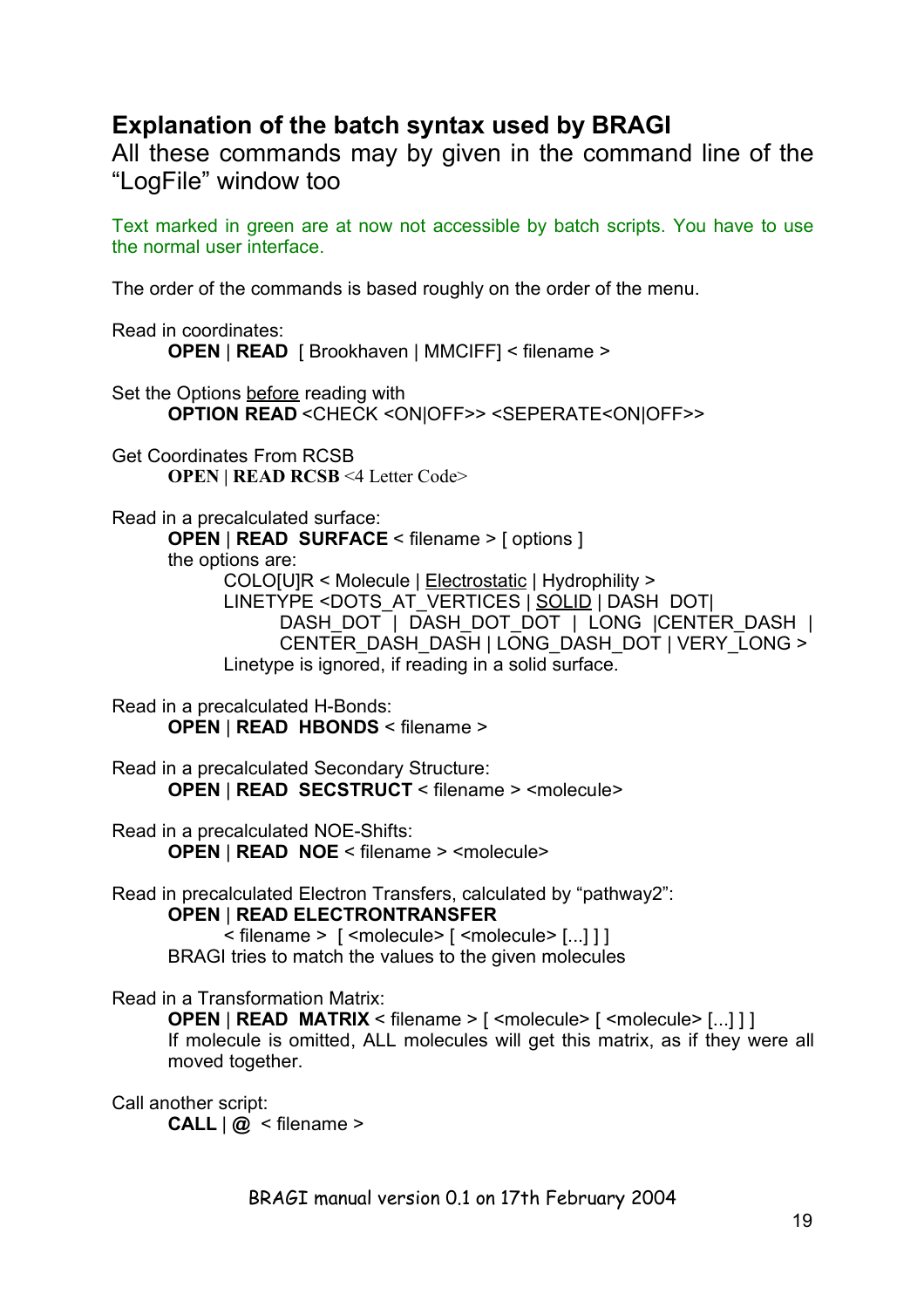Stop a batch script

**STOP**

This will stop the usage of this batch script, ignoring the remaining part of it. This is mainly for debugging

Save coordinates, Charges, Surface, Transformation Matrix, Sequence, Status or Settings:

**WRITE**| **SAVE** <Keyword> < filename > [ < list of molecules > ] Keywords are: BROOKHAVEN (may be omitted, is default) BROOKHAVEN\_UNMOVED **MMCIF** BROOKHAVEN\_GRASP BROOKHAVEN\_GRASP\_UNMOVED BROOKHAVEN\_AUTODOCK BROOKHAVEN\_AUTODOCK BIOGRAF **SURFACE** NOE TRANSFORMATION **SEQUENCE STATUS** SETTINGS

Dump the graphigs to a file:

**HARDCOPY**

[ <[ CREATE [basename [extension [Number] ] ] ] | [Name]> ] Defaults are:

Name: Bragi-hardcopy basename: BRAGI\_HARDCOPY\_ extension: ppm Number: Start with 0, increment the last by one.

Immediately exit BRAGI:

**EXIT** 

the options are:

FORCE do not ask for confirmation

Delete one or more molecules: **DELETE** < list of molecules  $\vert$  \* (=> all molecules) >

Append residues to an existing molecule or build a new molecule: **APPEND**| **BUILD** < molecule name > < $@$  < filename > | list > use this syntax for the list: [ CONFORM < Rightalpha | Leftalpha | parallel | antibeta |  $[specific]$  <phi> <psi> <omega> >  $]$ 

```
[ LAMINO | DAMINO ]
```
[ HYDROGEN < None | Polar | Charged | NOE | All > ]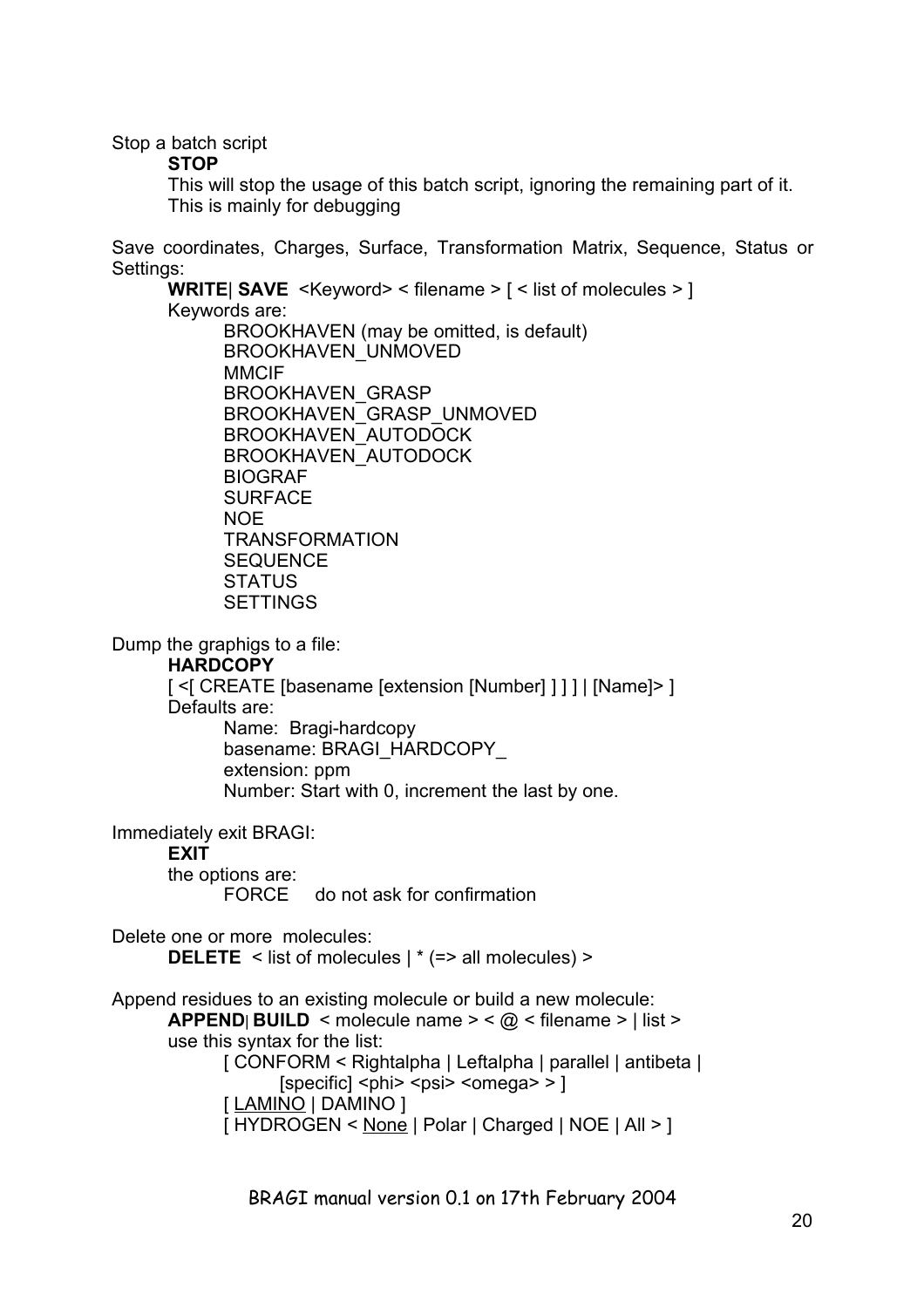[SEQUENCE ] < list of residue names, use 3 letter code > )

BUILD will always create a new molecule, APPEND append residues to an existing molecule.

Using the option '@ <filename>' all residues are read from a file. The format of each line has to be:

< Previous | residue name > < < < < phi> <psi> <omega>

The keyword 'Previous' is allowed only in the first line, it sets Psi and Omega.

Psi and Omega are the dihedrals to the next residue, so we have to know them to append the first residues. For omega use the shorts: t is trans, c is cis ):

Example

| Previous |          | 113 t   |  |
|----------|----------|---------|--|
|          | ALA -119 | 113 180 |  |
|          | ARG 57   | 47 c    |  |
|          | TRP 136  | 113 180 |  |
|          | ARG -119 | 113 0   |  |
|          |          |         |  |

Change known dihedral. Note there cannot be more the one torsion active at a time! Select the residue

**SETUP TORSION** <residue>

Change dihedrals

**TORSION** <dieder name> <value> **TORSIONRELATIVE** <dieder name> <change>

Finish torsion mode **END TORSION**

Replace a sidechain **EXCHANGE** <residue> <new name>

Copy a range of residues to the clipboard and remove it from the old molecule **CUT** <residue range>

Copy a range of residues to the clipboard **COPY** <residue range>

Copy a range of residues from the clipboard

PASTE < NEW | AFTER <residue> | BEFOR <residue> > Copy the residues from the clipboard to a new molecule or insert them into an existing one

It does not make sense to implement the highly interactive topics in a batch system: **Protein Loop, Loop Prediction**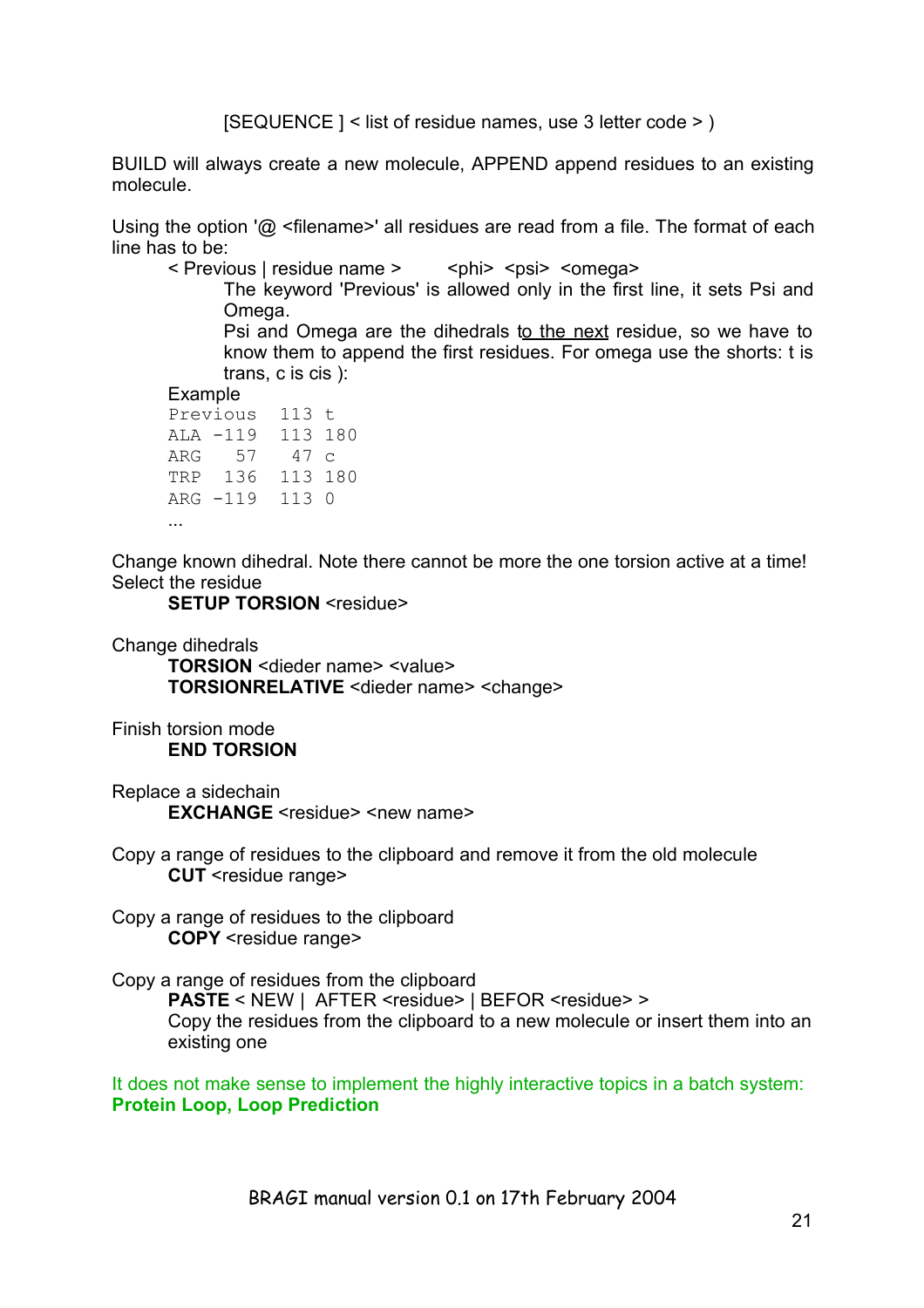Remove all Water (-molecules) **REMOVE\_WATER** [< molecule [ < molecule [...] > ] > ]

Remove all so called Heteroatoms (HETATM records) **REMOVE HET**  $\left[ \leq m \right]$  contained  $\left[ \leq m \right]$  contained  $\left[ \dots \right]$  >  $\left[ \geq m \right]$ 

Switch on or of parts of the molecule by color code

**SHOW | ON** < Mainchain | Hydrophob | Hydrophil | Aromatic | Positive | Negative | Connect | Ssbond | Hetero | Solvent | SecStructure | Surface | Label | Cpk | Line | Ribbon | Helix | Helix Cylinder | Helix Ribbon |Sheet | Turn >

**HIDE | OFF** < Mainchain | Hydrophob | Hydrophil | Aromatic | Positive | Negative | Connect | Ssbond | Hetero | Solvent | SecStructure | Surface | Label | Cpk | Line | Ribbon | Helix | Helix Cylinder | Helix Ribbon |Sheet | Turn >

Select visible secondary structure elements

**VISIBLE\_SEC**

Options are: ON | OFF BETA <ON | OFF > CA\_LINE <ON | OFF > CA\_RIBBON <ON | OFF > CA\_TUBE < ON | OFF > HELIX\_CYLINDER <ON | OFF > HELIX\_RIBBON <ON | OFF >

#### Calculate CA-Tubes

Calculate Tubes showing the Cά trace **CA\_TUBES** < option(s)> <range> **Options** SCHMA <RESIDUE|HYDROPHIBICITY|CALPHA| SECONDARY| SINGLE| TEMP\_FACT|TEMP\_FAC\_COL> AXIS< X Y > [COLOR < Color>] HELIX < X Y > [COLOR < Color>] BETA < X Y > [COLOR < Color>] TURN < X Y > [COLOR < Color>] Using multiple options, the last one will overwrite previous. Default is "SCHEMA SECONDARY"

Center the display to a given atom: **CENTER** < Atom >

Translate all displayed molecules **TRANSLATE**  $[X \leq X \text{ value}]\left[Y \leq Y \text{ value}\right]$   $[Z \leq Z \text{ value}\right]$ values are in Angstoms

Rotate all displayed molecules **ROTATE** [X <X value>] [Y <Y value>] [Z <Z value>] values are in deg, 360 is a full rotation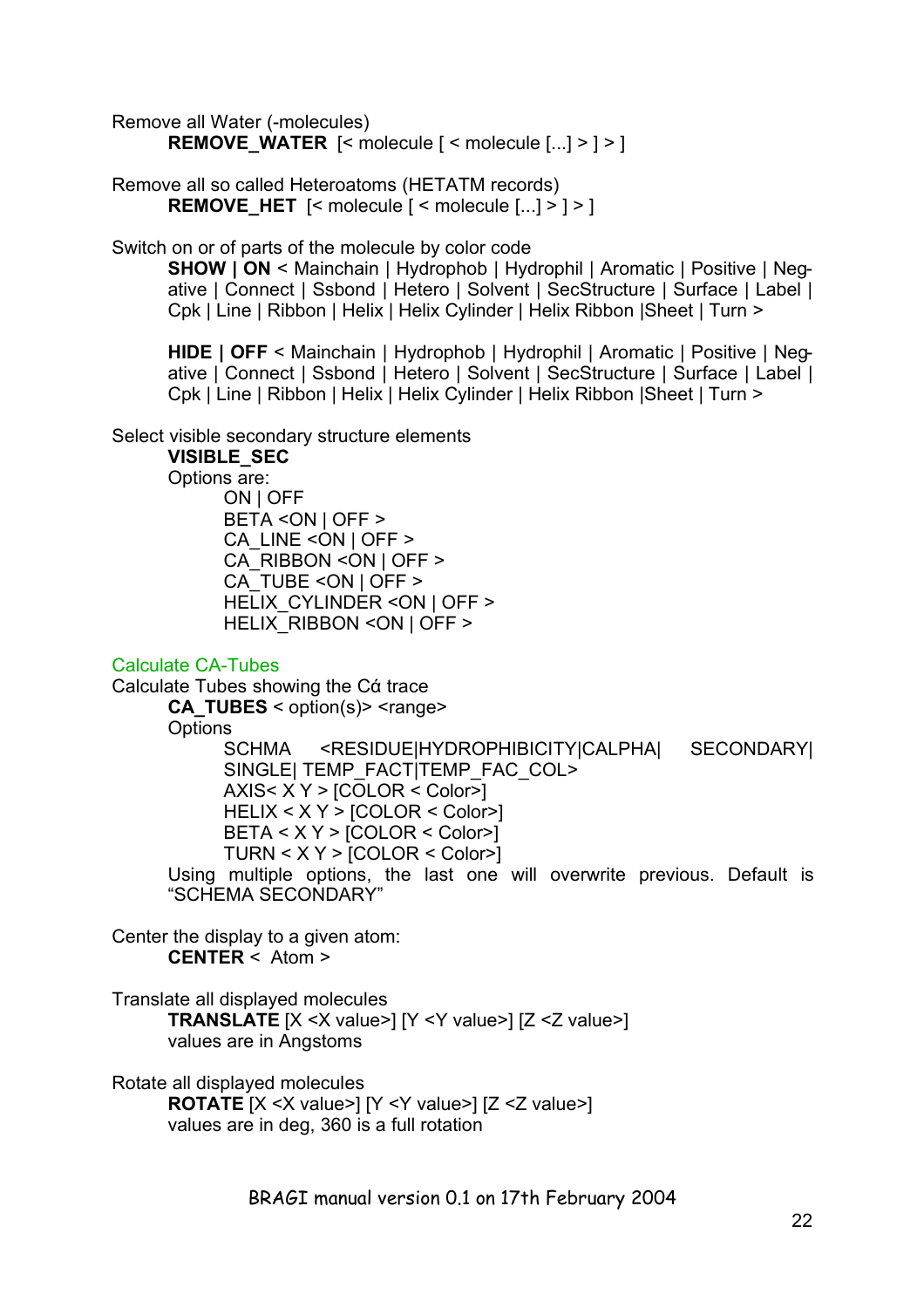Scale all molecules **SCALE** <value | ABSOLUTE <value> >

#### Animate, Roll

Set or delete CPK's (Spheres): **CPK** [ options ] [<region of residues and atoms>] options are  $[On | Off]$ [ Radius <relative to the Van-der-Waals radius, default: 1.0> ] [ Backbone | CAlpha | All ] [ Colo[u]r  $(<$  red > <green > < blue >) | Multicolo[u]r ] Default is: ON, All selected residues

Set or delete Sticks:

**STICK** [options ] <region of residues and atoms>

Options are the same as for CPK, but radius is in Angstrom default radius is 0.2.

#### Connect two atoms by a line of balls

**BALLLINE** <radius> <red> <green> <br/> <br/>shue> [COUNT n] <<<rr/>Atom from> <Atom to>

This will draw n Balls on the staight line between these atoms. Default for n is 7.

Manage free form text

#### **TEXT**

Options are (use this order!) AT < X, Y, Z> COLOR <color name> SIZE <Angstrom> BOUNDTO <molecule|BACKGROUND> Text

or

DELETE <Number>

You must not omit any option at all, there are no defaults. Do not change the order of the options!

The numbers are given at creation time, starting at "1", so at now you have to count yourself.

#### Place Markers:

#### **MARKER [ options ]**

Options are (use this order!)

**<** TYPE < SOLIDARRAW | SOLIDBAR | ARROW | BAR | LINE | DASHEDLINE | DOTTEDLINE | DASHDOTLINE | DASHDOTDOTLINE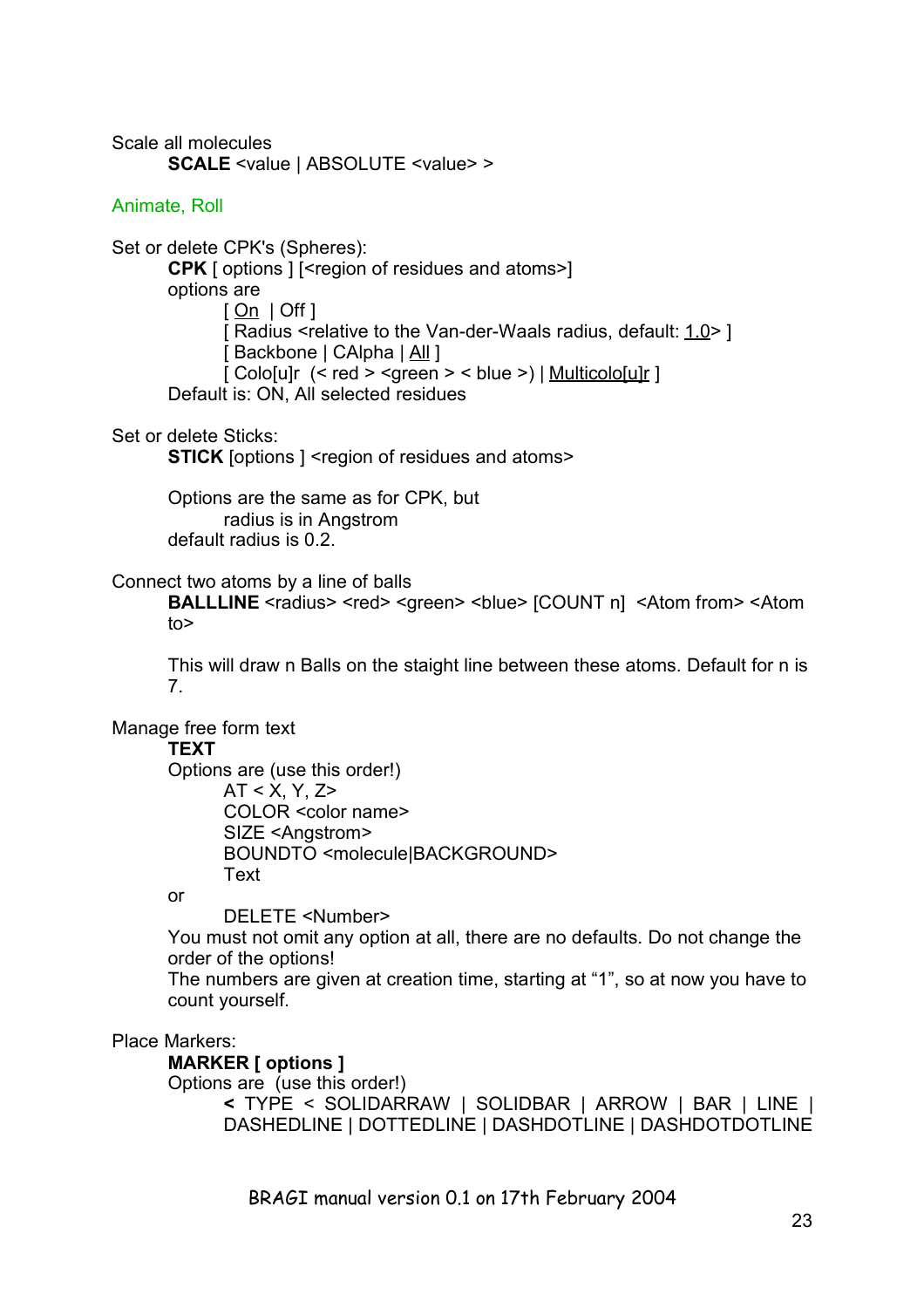| BALLS <count> > FROM <X> <Y> <Z> TO <X> <Y> <Z> COLOR <color name> WIDTH < Angstrom> BOUNDTO <molecule>

or:

DELETE <Number>

You must not omit any option at all, there are no defaults. Do not change the order of the options!

The numbers are given at creation time, starting at "1", so at now you have to count yourself.

Set or delete Label:

LABEL  $[ON]$  OFF  $]$   $\leq$  Residue  $\geq$  |  $\leq$  Atom  $\geq$  ]  $\leq$  region of residues and atoms > Default is: ON, All selected residues

Set the display mode to and from stereo

**VIEWMODE**

Options are:

PROJECTIVE HW\_STEREO Z\_SCREEN SIDE\_BY\_SIDE

BRAGI will try to switch to the desired mode, even if it is not really possible. Results may vary depending on your hardware

Prepare or start Raytracing:

#### **POVRAY**

Options:

[ FILE ] <Name> CALCULATE DISPLAY WIDTH <value> HEIGHT <value> OPTS < List of keyword for raytracer>

Prepare a VRML file

**VRML** <fileame>

BRAGI will try to write out all displayed object in the VRML format for use with VRML enabled browsers

ShowSequence, SwissProtGroup, InterProGroup, OmimGroup, CluSTr, Blast ShowInformation, ShowTree, ShowMoreInformation

Calculate distance of two Atoms **DISTANCE** <Atom from> <Atom to>

Calculate angle of three Atoms **ANLGLE** <Atom1> <Atom2> <Atom3>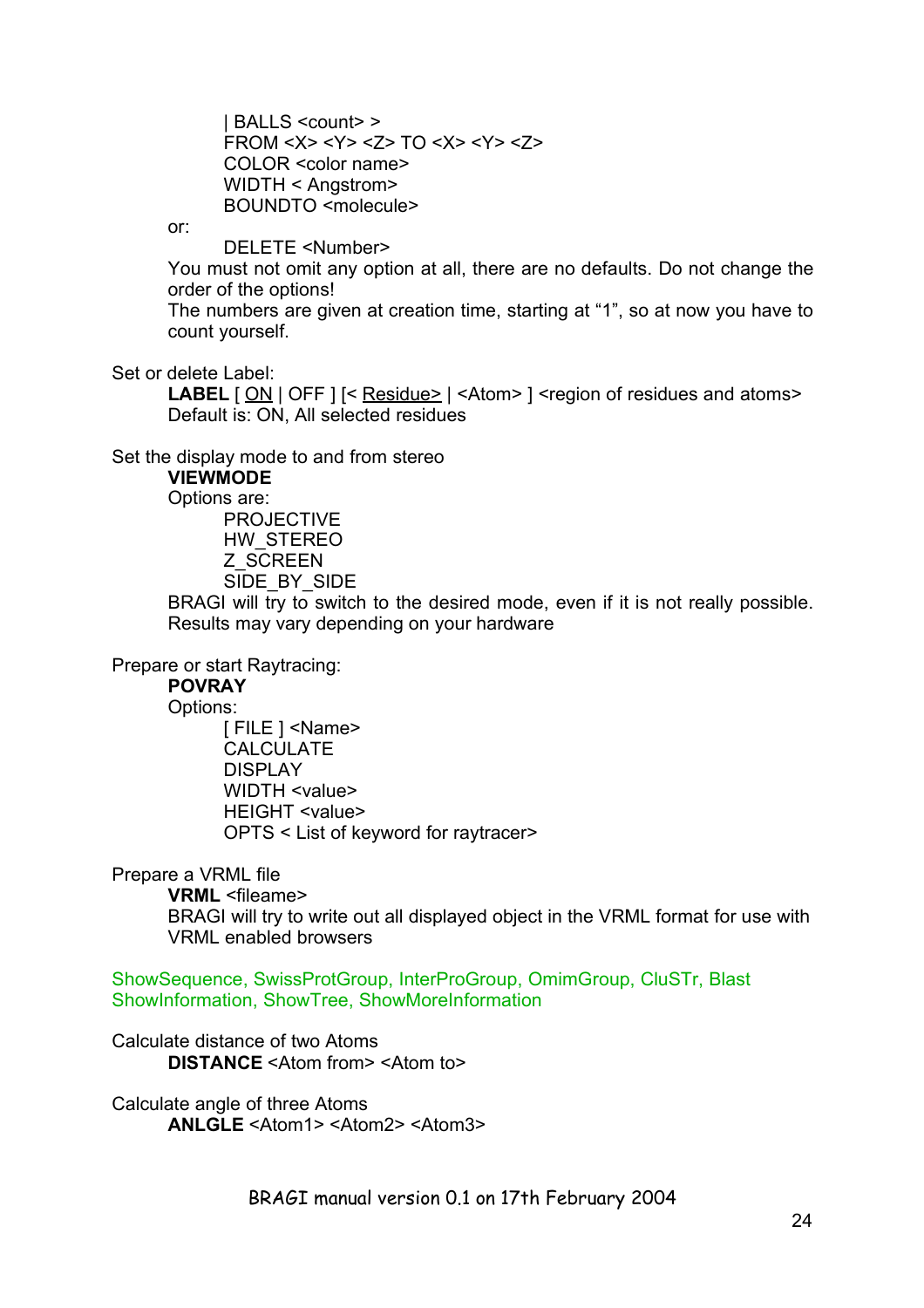Calculate the dihedral build by four atoms

**DIEDER** <Atom1> <Atom2> <Atom3> <Atom4>

There is no need for this 3 commands, to select connected atoms.

The result is displayed in the graphic by green lines.

Highlight distances to atoms in a sphere around another atoms

**NEIGHBORS** <atom> [INTERMOLECULAR] <maxDistance> This will draw lines to all atoms that are close <maxDistance> to this atom. Default is to check only the molecule this atom belongs to

(Phi, Psi) Search, Analyze and check a residue, Search for Domains, Calculate Secondary Structure

Calculate possible bonds, contacts, and H-Bonds Check for intermolecular bonds:

> **CONNECT MOLECULE** < molecule name > CHECK < covalent | Hbonds > [options]

Options are:

 $[$  INTRA  $]$   $[$  INTER  $\le$  list of molecules  $\ge$   $]$ 

[ TYPE < Protein, Nucleotide, Sugar, Solvent, Other, All > 1

[ INGNOREPROTOP ] [ IGNORETOP ]

[ SIGMA <tolerances of distances> ]

Check for bonds of residues

**CONNECT RESIDUE** < residue range > CHECK < covalent | Hbonds > [ options ]

Options are:

[ INTRA | INTER[WITH] <list of molecules> | WITH[RESIDUES] <residue range>]

[ TYPE < Protein, Nucleotide, Sugar, Solvent, Other, All > ] [ INGNOREPROTOP ] [ IGNORETOP ]

[ INTERNAL | NOINTERNAL ]

[ SIGMA <tolerances of distances> ]

Fit two molecules or parts thereof:

**RMS** ( ( PAIR | FIT ) <residue range> <start residue > ) [ OPTIONS < op $tions > 1$ Options are: [ PROTEIN < all | mainchain | Calpha | ignore > ] [ NUCLEOTIDE < all | backbone | ignore > ]  $[SUGAR \leq all | *ignore* > ]$ [ OTHER  $\le$  all | ignore > ] [ INVERS ]

[ ( SCALE < automatic | fixed <Maximum> > ) | NoPlot | None ]

[ WITH <List of molecules to be moved too> ]

Automatic Fit of two molecules:

**PROFIT** <residue range 1 > <residue range 2 > [ options ]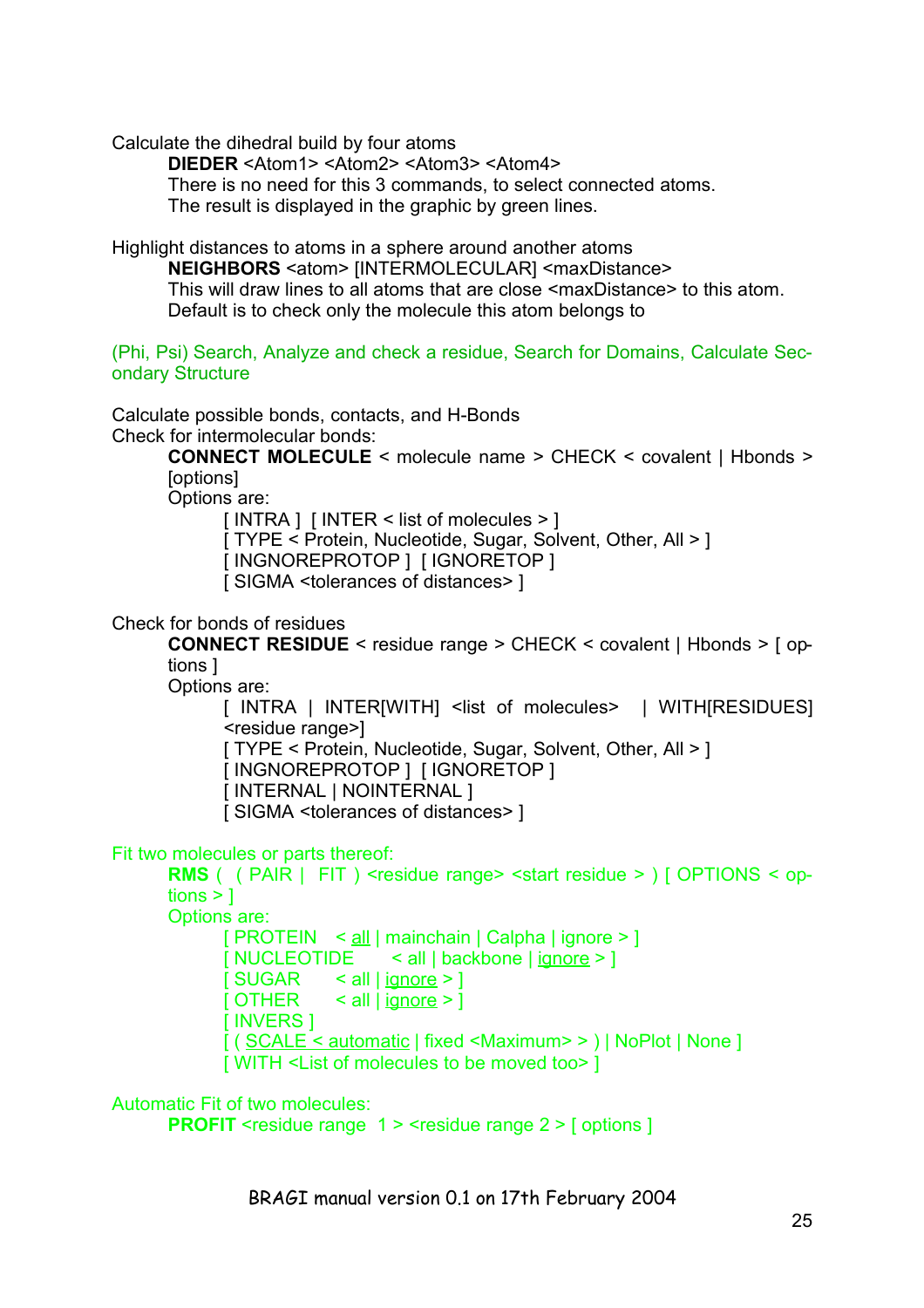All options of 'RMS' may be used and additionally [ PRINT ] [ MOVE ]

SemiautomaticProteinFitting, PHIPSIDeviation

#### Show a Ramachandran Graph **RAMACHANDRAN** <molecule>

Create Topology, Secondary Structure, Calculate Surface, Set/Delete Bonds, Check Bondlength, Calculate NOE Simulation, Solvate Molecule

Change the coloring schema for molecules

**COLO[U]RMODE** < Group | Atom | Temp[eraturfactor] | Occupancy > < list of molecules >

Change the coloring schema for individual residues or atoms

**ASSIGN** < Mainchain | Hydrophob | Hydrophil | Aromatic | Positive | Negative | Invisible | Visible >

[ ( Sidechain | Mainchain | Backbone ) < region of residues> |

All <region of residues and atoms> ]

Change the shown color

**COLO[U]R** < Backbone | Nonpolar | Hydrophob | Polar | Hydrophil | Aromatic | Positive | Negative | Connectivit[ies|y] | Ssbond | label[s] | Ribbonn[s] | Helix | Trace | Background >

 $<$  red  $>$   $<$  green  $>$   $<$  blue  $>$ 

< list of molecules (Not for: 'Background') >

Adjust Surface Colours

Select molecules to be movable **MOVE** <ALL | <List of molecules> or not movable **FIX** < All | list of molecules >

Freeze the display:

**SLEEP** < Seconds > Bragi will "sleep" for this time, so there is no redraw of the sceen at all!

Save each picture to a file

**DRAW** [options] Options is one of: HARDCOPY creates a \*.ppm -File for each frame displayed, Use it to create movies using e.g. mpeg\_encoder NO\_HARDCOPY stops the creation of hardcopies RAYTRACE creates a PovRay input file for each frame displayed to create movies NO\_RAYTRACE stops the creation of povray files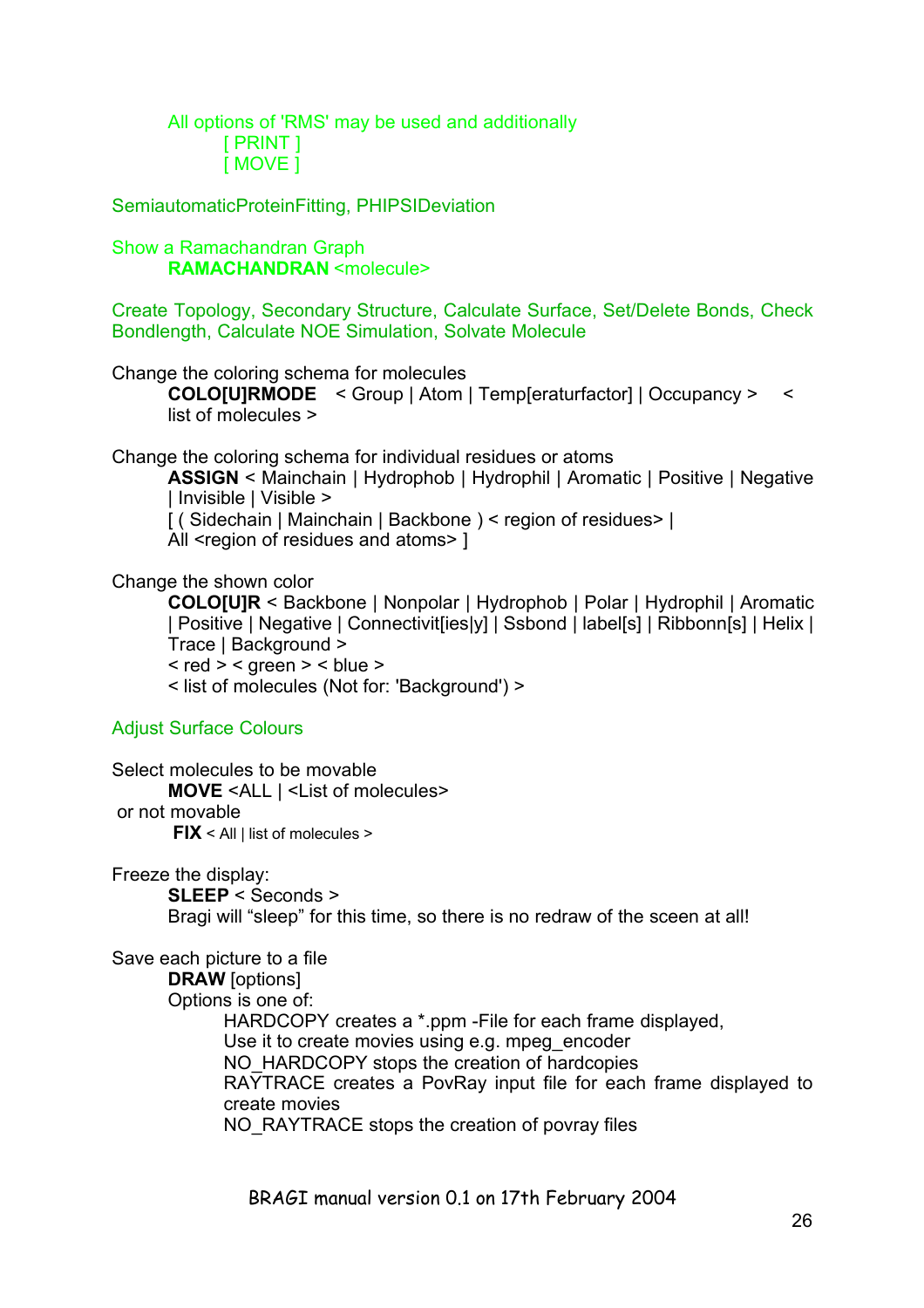Adjust darkening of displayed objects

**FOG**

Options are:

[<OFF|ON [<value>]>] [TEXT<OFF|ON [<value>]> ] [STEREO<OFF|ON [<value>]>] [CPK<OFF|ON [<value>]> ] [LINEAR] [EXPONENTIAL] [EXPONENTIAL2]

Repeat on command several times **REPEAT** <count> <Command> Command may be any command of this list.

Add objects to the selection **SELECT** <ALL | <range of residues> Some commands use the selected atoms or residues if no list was given.

Remove objects from the selection **DESELECT** <ALL | <range of residues>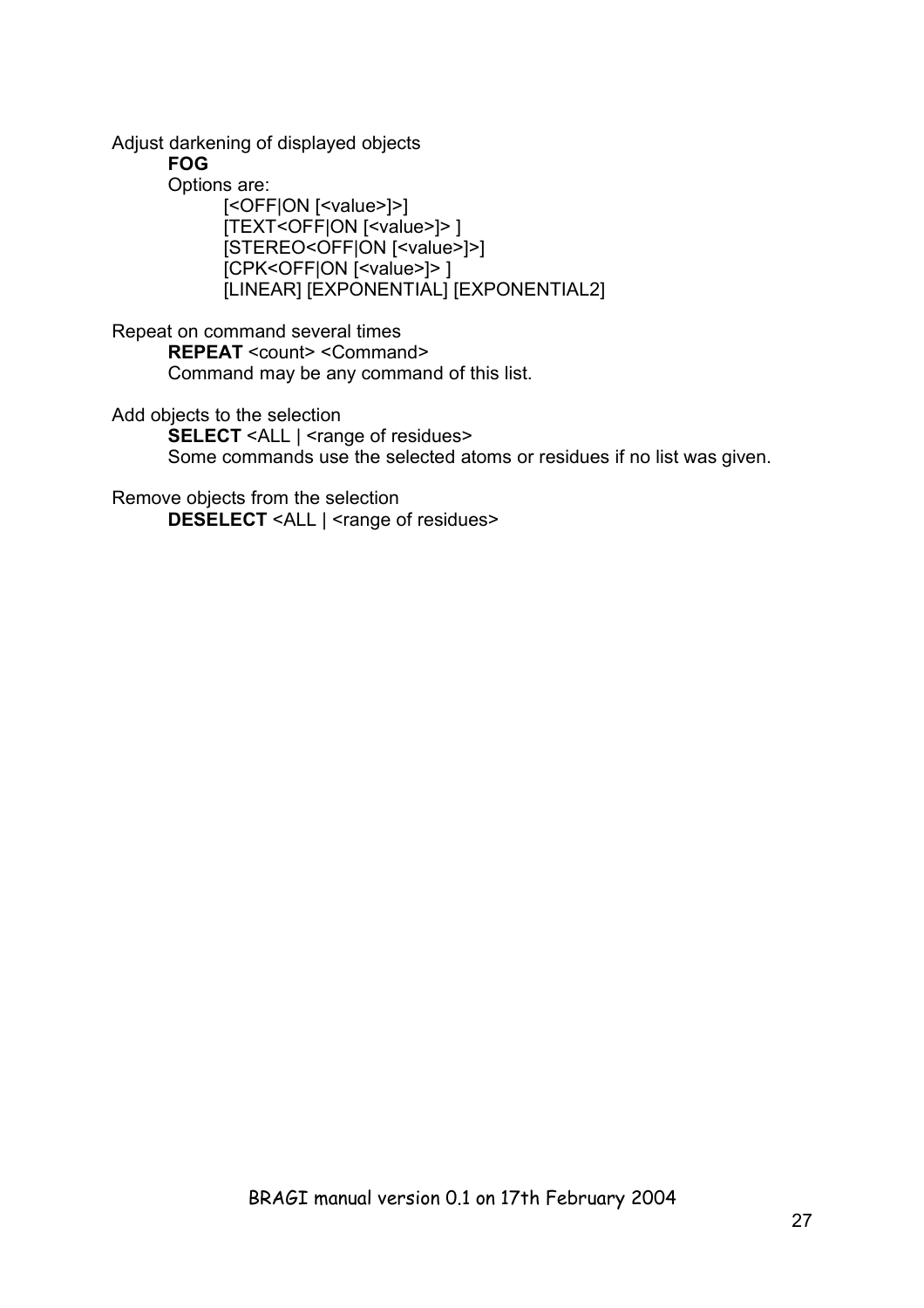# **List of all Keyboard shortcuts**

### **Keys to access menus and to perform simple graphical operations**

| Key              |                                  | Ctrl or<br>Alt or<br><b>Shift-Alt</b>     | <b>Shift</b>                            |
|------------------|----------------------------------|-------------------------------------------|-----------------------------------------|
| F <sub>1</sub>   | Help                             | <b>CPK Dialog</b>                         | Label Dialog                            |
| F <sub>2</sub>   | Options                          | Select visible<br><b>Molecules</b>        | Select active<br><b>Molecules</b>       |
| F <sub>3</sub>   | Save Brookhaven                  | Write Sequence                            | Save Surface                            |
| F <sub>4</sub>   | Read                             | <b>Read Secondary</b><br><b>Structure</b> | <b>Read Surface</b>                     |
| F <sub>5</sub>   | Screendump                       | <b>Read Batch File</b>                    | Call Raytracer                          |
| F <sub>6</sub>   | Exchange residue                 | Rotate bonds                              | Loop prediction                         |
| F7               | Ramachandran<br>graph            | <b>RMS</b> fit                            | Protein fit                             |
| F <sub>8</sub>   | Reset form stereo                | Stereo dual view                          | Hardware Stereo or<br>Stereo top/bottom |
| F <sub>9</sub>   | Colour change                    | <b>Distance</b><br>measurement            | Assign to colour<br>groups              |
| F <sub>10</sub>  | <b>CPK</b>                       | Calculate secondary<br>structure          | Search Bonds                            |
| F11              | <b>Read Batch File</b>           |                                           |                                         |
| F <sub>12</sub>  | Calculate secondary<br>structure |                                           |                                         |
| ->               | <b>Rotate Y</b>                  | Shift X                                   | Big Shift X                             |
| <−               | Rotate -Y                        | Shift -X                                  | Big Shift -X                            |
| Λ                | Rotate X                         | <b>Shift Y</b>                            | <b>Big Shift Y</b>                      |
| V                | Rotate -X                        | Shift -Y                                  | Big Shift -Y                            |
| Page up          | Rotate Z                         | Shift Z                                   | Big Shift Z                             |
| Page down        | Rotate -Z                        | Shift-Z                                   | Big Shift -Z                            |
| Keypad +         | Zoom in                          | Increase text size                        | Increase slab                           |
| Keypad -         | Zoom out                         | Decrease text size                        | Decrease slab                           |
| Insert           | Increase slab                    |                                           |                                         |
| <b>Delete</b>    | Decrease slab                    |                                           |                                         |
| <b>Backspace</b> | Remove selection                 |                                           |                                         |
| Print            | screendump                       |                                           |                                         |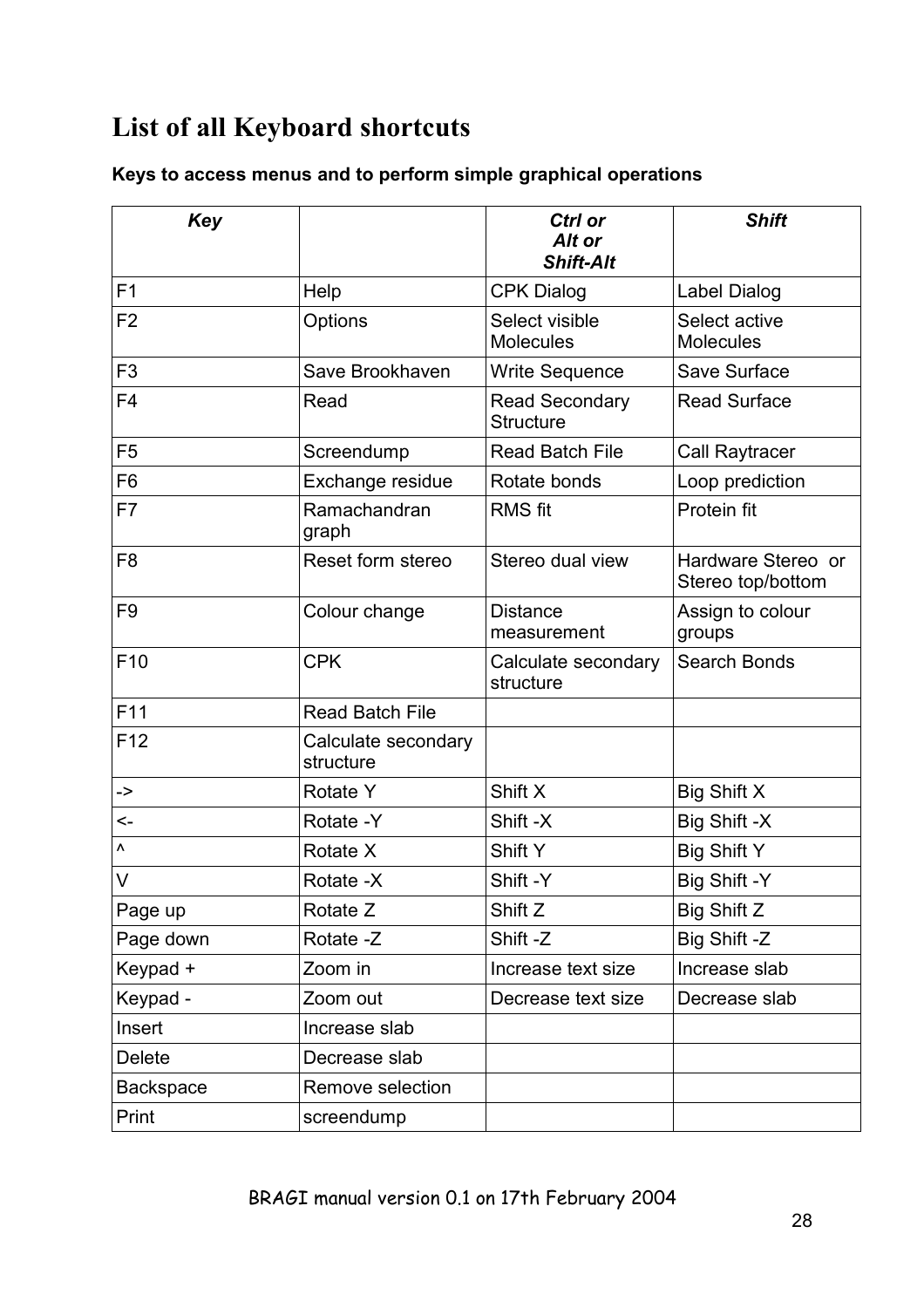| <b>Key</b>       |                                                 | <b>Shift</b>                                           | Ctrl              | <b>Alt</b>            |
|------------------|-------------------------------------------------|--------------------------------------------------------|-------------------|-----------------------|
| 10 <sup>1</sup>  | Toggle Mol 110                                  | Toggle Mol 4150                                        | Toggle Mol 1120   | Toggle Mol 2130       |
| A                | Aromatic toggle                                 | Aromatic on                                            |                   | Aromatic off          |
| B                | Nonbond toggle                                  | Nonbond on                                             |                   | Nonbond off           |
| C                | Connect toggle                                  | Connect on                                             | Copy              | Connect off           |
| D                | Disulfid toggle                                 | Disulfid on                                            |                   | Disulfid off          |
| Е                | Secundary toggle                                | Secundary on                                           |                   | Secundary off         |
| F                |                                                 |                                                        |                   |                       |
| G                |                                                 |                                                        |                   |                       |
| H                | Hetreo toggle                                   | Hetreo on                                              |                   | Hetreo off            |
| I                | Hydrophil toggle                                | Hydrophil on                                           |                   | Hydrophil off         |
| J                |                                                 |                                                        |                   |                       |
| Κ                | CPK toggle                                      | CPK on                                                 |                   | CPK off               |
| L                | Lables toggle                                   | Lables on                                              |                   | Lables off            |
| M                | Mainchain toggle                                | Mainchain on                                           |                   | Mainchain off         |
| N                | Negative toggle                                 | Negative on                                            |                   | Negative off          |
| O                | Hydrophob toggle                                | Hydrophob on                                           |                   | Hydrophob off         |
| P                | Positive toggle                                 | Positive on                                            |                   | Positive off          |
| Q                |                                                 |                                                        | Quit <sup>2</sup> |                       |
| R                |                                                 | Left mouse button is used to rotate molecule (default) |                   |                       |
| S                | Solvent toggle                                  | Solvent on                                             | Save              | Solvent off           |
| Τ                | Left mouse button is used to translate molecule |                                                        |                   |                       |
| U                | Surface toggle                                  | Surface on                                             |                   | Surface off           |
| $\mathsf{V}$     |                                                 |                                                        | Paste to new      |                       |
| W                |                                                 |                                                        |                   |                       |
| X                | Exit <sup>3</sup>                               |                                                        | Cut               |                       |
| Y                | Hydrogen-Bonds<br>toggle                        | Hydrogen-Bonds<br>on                                   |                   | Hydrogen-Bonds<br>off |
| $\boldsymbol{Z}$ |                                                 |                                                        |                   |                       |

### **Keys to toggle display of objects and to perform simple tasks**

 $1$  Use "0" for molecule 10, to use normal counting method!

- <sup>2</sup> Quit will stop BRAGI without any further confirmation
- <sup>3</sup> Exit will open a confirmation dialog to end the BRAGI session